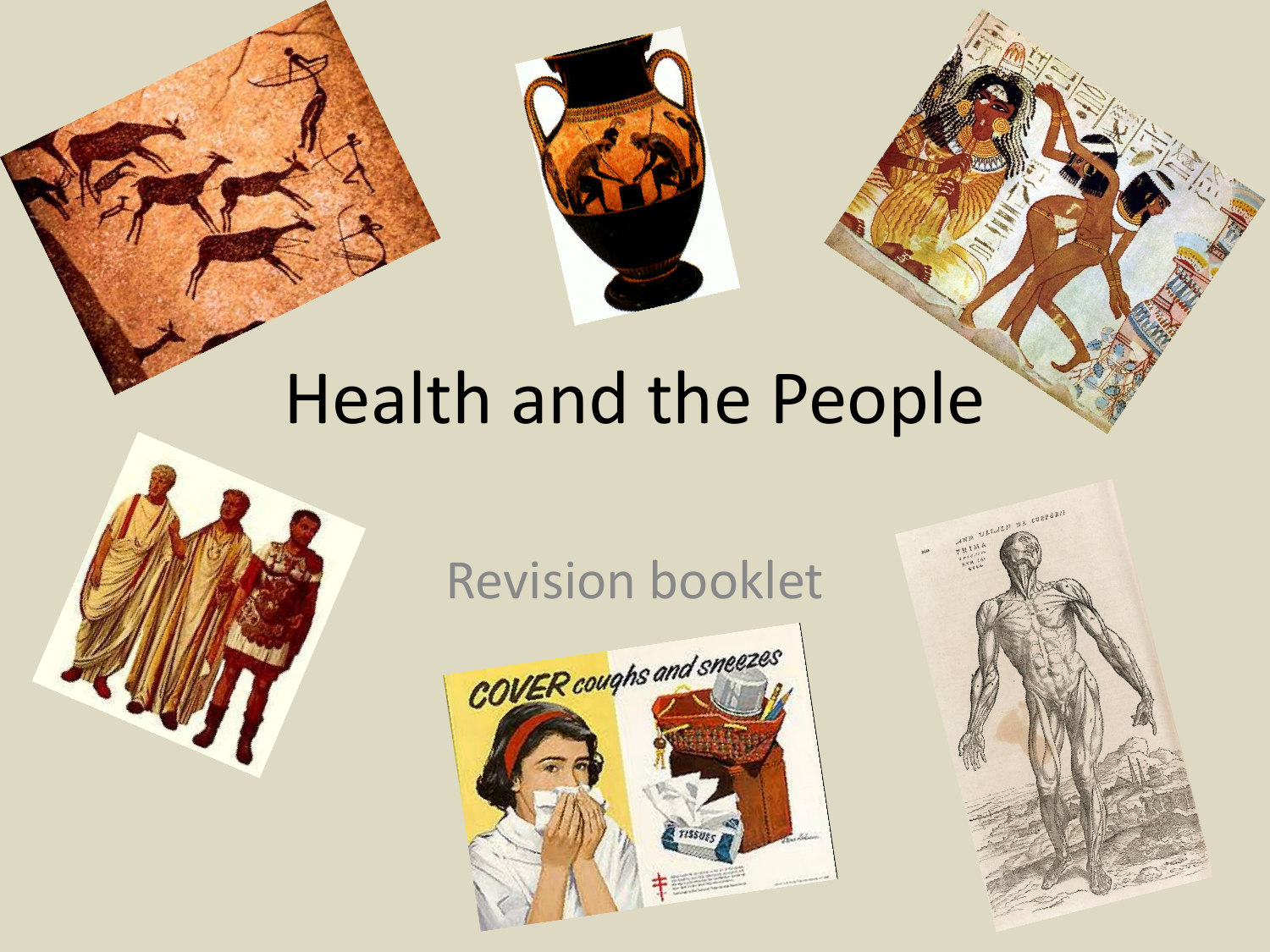### The big picture

| <b>Time Period</b>                                                                                  | <b>PREHISTORY</b>                                       | <b>EGYPT</b>                                                     | <b>GREECE</b>                                                                                           | <b>ROME</b>                                                                                                                                                                            |
|-----------------------------------------------------------------------------------------------------|---------------------------------------------------------|------------------------------------------------------------------|---------------------------------------------------------------------------------------------------------|----------------------------------------------------------------------------------------------------------------------------------------------------------------------------------------|
| <b>DATES</b>                                                                                        | 10,000BC-3000BC                                         | 3000BC-1500BC                                                    | 1000BC-250BC                                                                                            | 300BC-C.AD500                                                                                                                                                                          |
| <b>DISEASE +</b><br><b>INFECTION</b><br><b>WHAT</b> caused<br>disease?                              | <b>Gods and spirits</b>                                 | <b>Blocked channels</b><br>(think of the Nile!)                  | Imbalance of the 4 humours<br>Astrology/movement of the<br>planets                                      |                                                                                                                                                                                        |
| WHO healed it?                                                                                      | Medicine men, wise<br>women                             | <b>Specially trained</b><br>priests<br><b>Specialist doctors</b> | <b>Asclepius</b>                                                                                        |                                                                                                                                                                                        |
| HOW did they treat<br>it?                                                                           | Herbal remedies, prayers<br>and charms                  | <b>Purging</b>                                                   | Bleeding, purging, rest,<br>exercise, diet                                                              |                                                                                                                                                                                        |
| <b>SURGERY +</b><br><b>ANATOMY</b><br>WHAT, if any,<br>surgery was<br>performed?                    | Simple surgery - setting bones/trepanning               |                                                                  | Honey, wine and vinegar used as antiseptics<br>Some simple anaesthetics made from plants                |                                                                                                                                                                                        |
| <b>HOW MUCH did they</b><br>know about the<br>body and anatomy?                                     | Very basic - knowledge of main bones and some<br>organs |                                                                  |                                                                                                         | <b>Galen thought dissection was</b><br>important, but was only allowed to<br>dissect animals. He therefore made<br>a lot of discoveries that were not<br>correct in relation to humans |
| <b>PUBLIC HEALTH</b><br>Was anything done<br>to improve the<br>health of the general<br>population? | Individuals took care of themselves                     |                                                                  | The Greeks had some<br>knowledge of hygiene but did<br>not understand why it helped<br>you stay healthy | Romans built public health facilities<br>- baths, toilets, sewers and<br>aqueducts                                                                                                     |
| <b>WHO</b> were the key<br>people in each time?                                                     |                                                         | Imhotep                                                          | <b>Hippocrates</b>                                                                                      | Galen                                                                                                                                                                                  |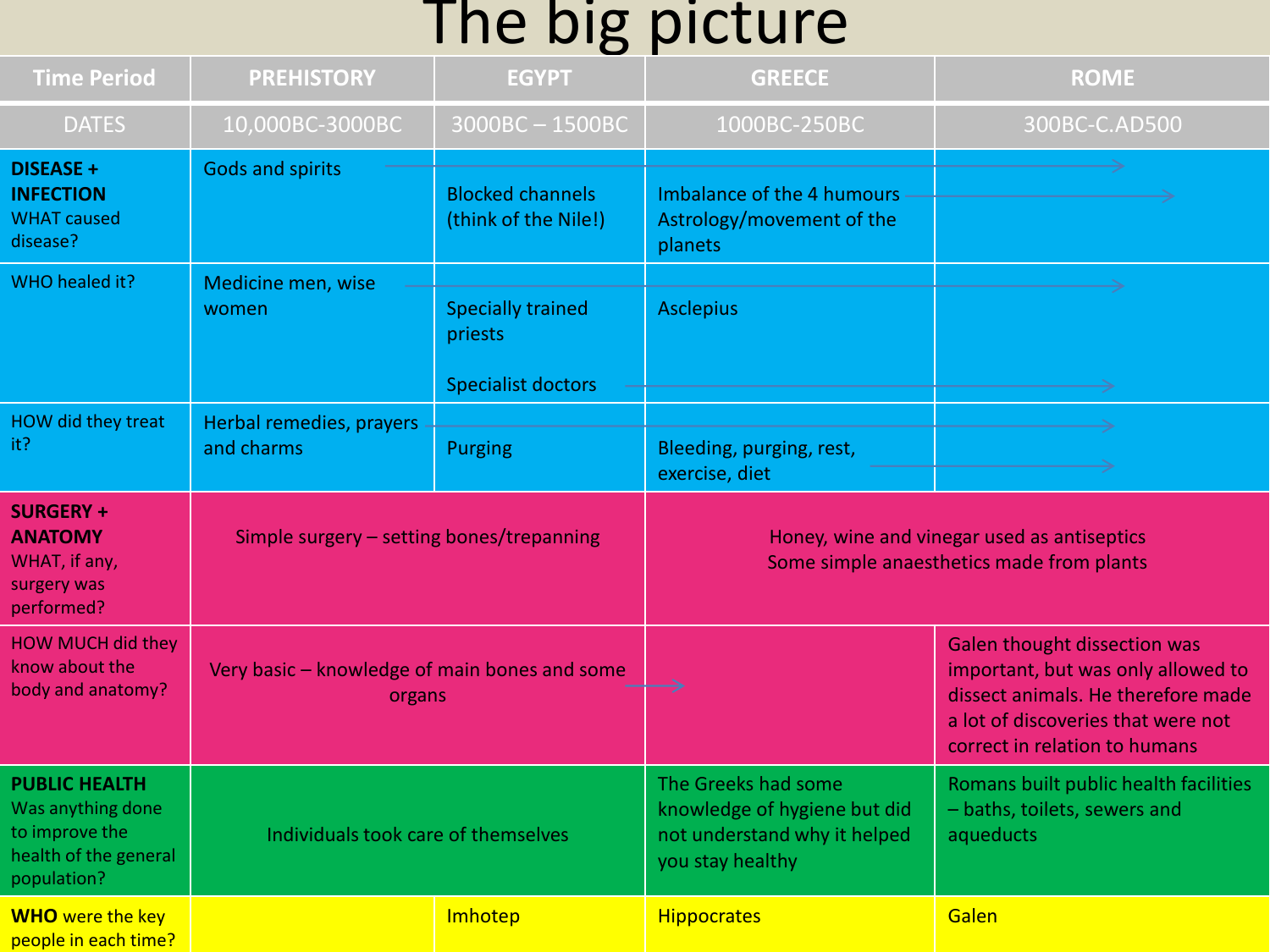| <b>Time Period</b>                                                                           | <b>MIDDLE AGES</b>                                                                                                                                                                   | <b>RENAISSANCE</b>                                                                                                                              | 1800s                                                                                                                                                                          | 1900s - PRESENT DAY                                                                                                                                      |
|----------------------------------------------------------------------------------------------|--------------------------------------------------------------------------------------------------------------------------------------------------------------------------------------|-------------------------------------------------------------------------------------------------------------------------------------------------|--------------------------------------------------------------------------------------------------------------------------------------------------------------------------------|----------------------------------------------------------------------------------------------------------------------------------------------------------|
| <b>DATES</b>                                                                                 | AD1000 - AD1400                                                                                                                                                                      | AD1400 - AD1600                                                                                                                                 | 1800-99                                                                                                                                                                        | 1900 - NOW                                                                                                                                               |
| <b>DISEASE +</b><br><b>INFECTION</b><br><b>WHAT caused</b><br>disease?                       | <b>Gods and Spirits</b><br><b>Imbalance of 4 humours</b><br>Miasma/bad air                                                                                                           | A lot of people still believed in<br>the theory of the 4 humours<br>and that bad air caused<br>disease                                          | <b>Germ Theory: Scientific</b><br>advances led to the correct<br>understanding of  GERMS!<br>Spontaneous generation                                                            | <b>Genetic causes - DNA</b>                                                                                                                              |
| WHO healed it?                                                                               | A lot of people up until the end of the renaissance would rely<br>on priests or family members to help them recover from an<br>illness, rather than see a doctor or go to a hospital |                                                                                                                                                 | <b>Fully trained doctors and</b><br>nurses, improved hospitals                                                                                                                 |                                                                                                                                                          |
| HOW did they<br>treat it?                                                                    | <b>Herbal remedies</b><br><b>Leeches</b><br>Bleeding, exercise and diet                                                                                                              | More herbs available for<br>herbal remedies                                                                                                     | Vaccination discovered as a<br>method for preventing disease                                                                                                                   | Chemical drugs,<br>antibiotics, genetic<br>medicine                                                                                                      |
| <b>SURGERY +</b><br><b>ANATOMY</b><br>WHAT, if any,<br>surgery was<br>performed?             | Battlefield surgeons made<br>minor improvements<br>Use of cauterisation to stop<br>bleeding                                                                                          | Improved treatment of<br>gunshot wounds<br>Use of ligatures to stop<br>bleeding                                                                 | Chloroform - effective<br>anaesthetic<br>Carbolic acid - effective<br>antiseptic                                                                                               | Discovery of blood groups<br>$-$ transfusions                                                                                                            |
| <b>HOW MUCH did</b><br>they know about<br>the body and<br>anatomy?                           | Galen                                                                                                                                                                                | <b>Vesalius pioneered human</b><br>dissection and proved Galen's<br>theories wrong<br>Harvey discovered how blood<br>circulated around the body | Use of microscope to develop<br>knowledge                                                                                                                                      | X-rays<br><b>Discovery of DNA</b>                                                                                                                        |
| <b>PUBLIC HEALTH</b><br>Was anything<br>done to improve<br>the health of the<br>general pop? | Monasteries developed<br>their own public health<br>systems after the Romans<br>left, but kings and mayors<br>did little to help                                                     |                                                                                                                                                 | <b>Governments became</b><br>increasingly more involved in<br>improving public health<br>Cholera epidemics forced govt<br>to act                                               | Help for poor, sick and<br>unemployed<br>$NHS - 1948$                                                                                                    |
| <b>WHO</b> were the<br>key people in<br>each time?                                           | <b>Al-Razi</b><br><b>Ibn Sina</b>                                                                                                                                                    | <b>Vesalius</b><br>Paré<br><b>Harvey</b><br><b>Paracelsus</b>                                                                                   | <b>Koch</b><br><b>Jenner</b><br>Lister<br><b>Simpson</b><br><b>Snow</b><br><b>Blackwell</b><br>Nightingale<br>Anderson<br>Chadwick<br>Seacole<br><b>Lill</b><br><b>Dactour</b> | <b>Booth and Rowntree</b><br><b>Lloyd George</b><br><b>McIndoe</b><br><b>Beveridge and Bevan</b><br><b>Fleming, Florey and Chain</b><br>Crick and Watson |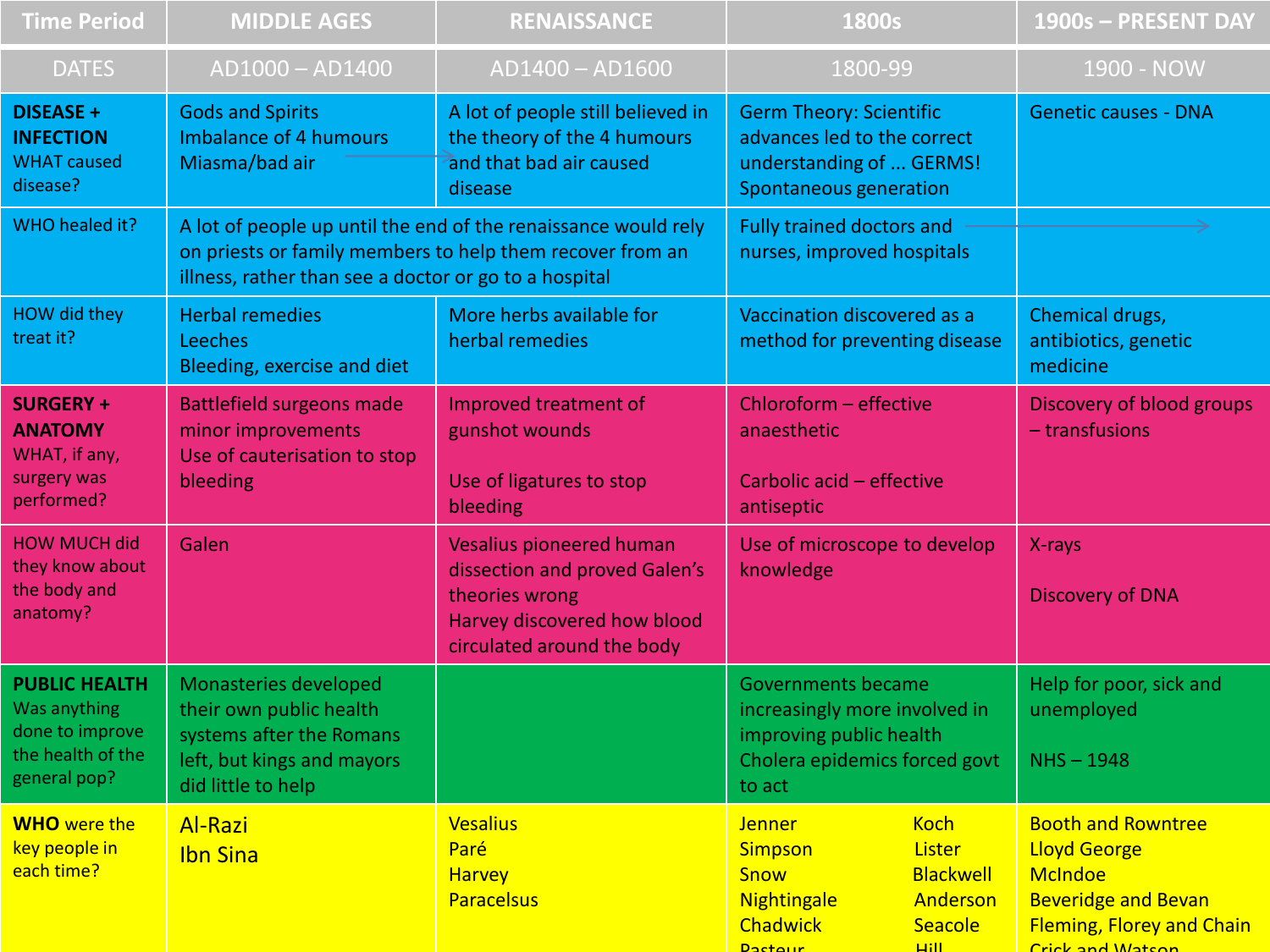- 8 marks =  $12$  mins
- 2-3 references to source needed.
- Provenance can be one
- OK needed.
- This source is useful as in the source I can see.. This suggests that….
- From my own knowledge I know that..... (does your OK support the message of the source?)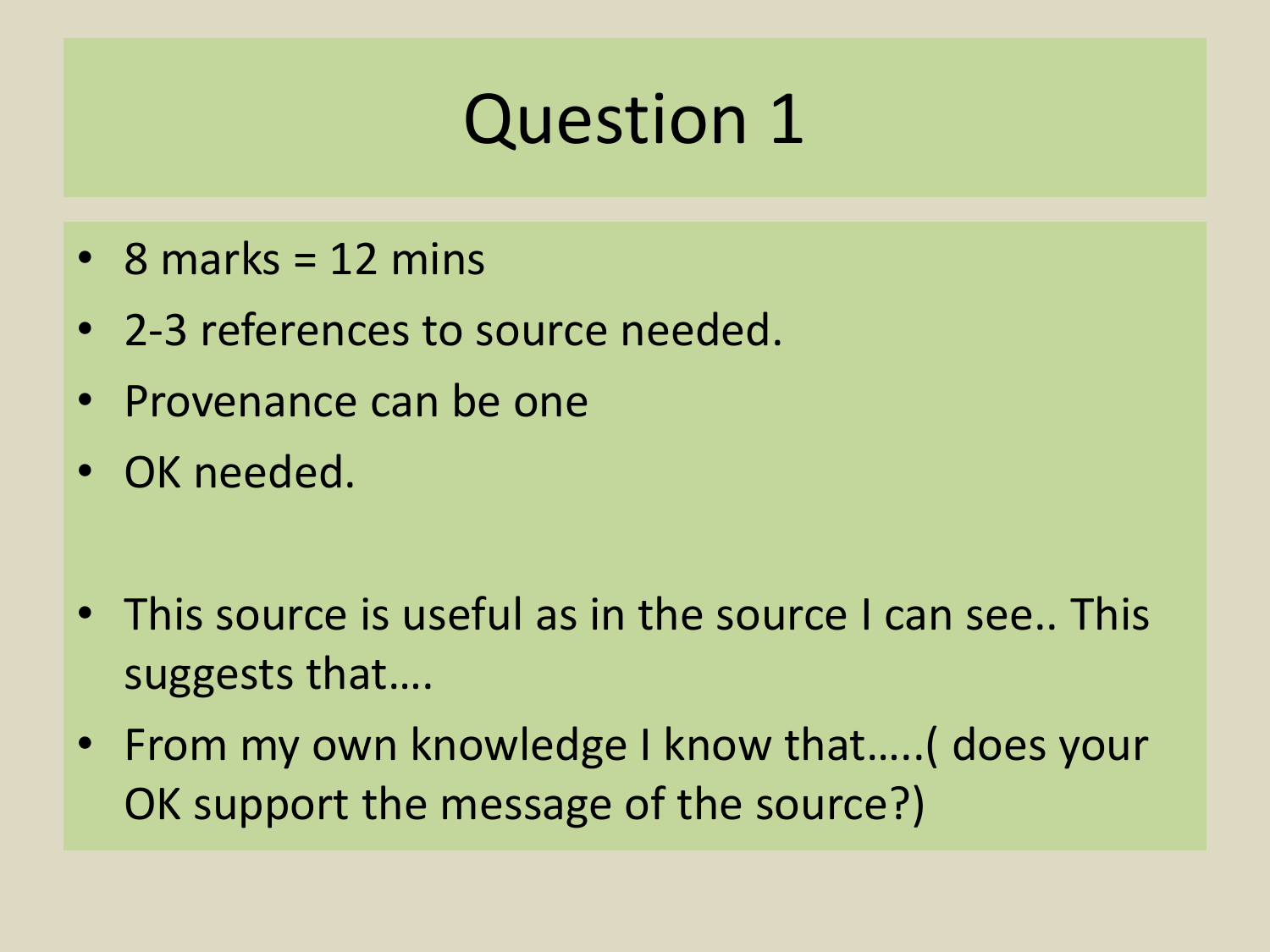- 8 marks =  $12$  mins
- 2-3 examples needed.
- Think impact both short term and long term.
- If it's an individual then describe 3 things they have done and the impact this has had.
- If its an event, give 2-3 examples of the impact it has had.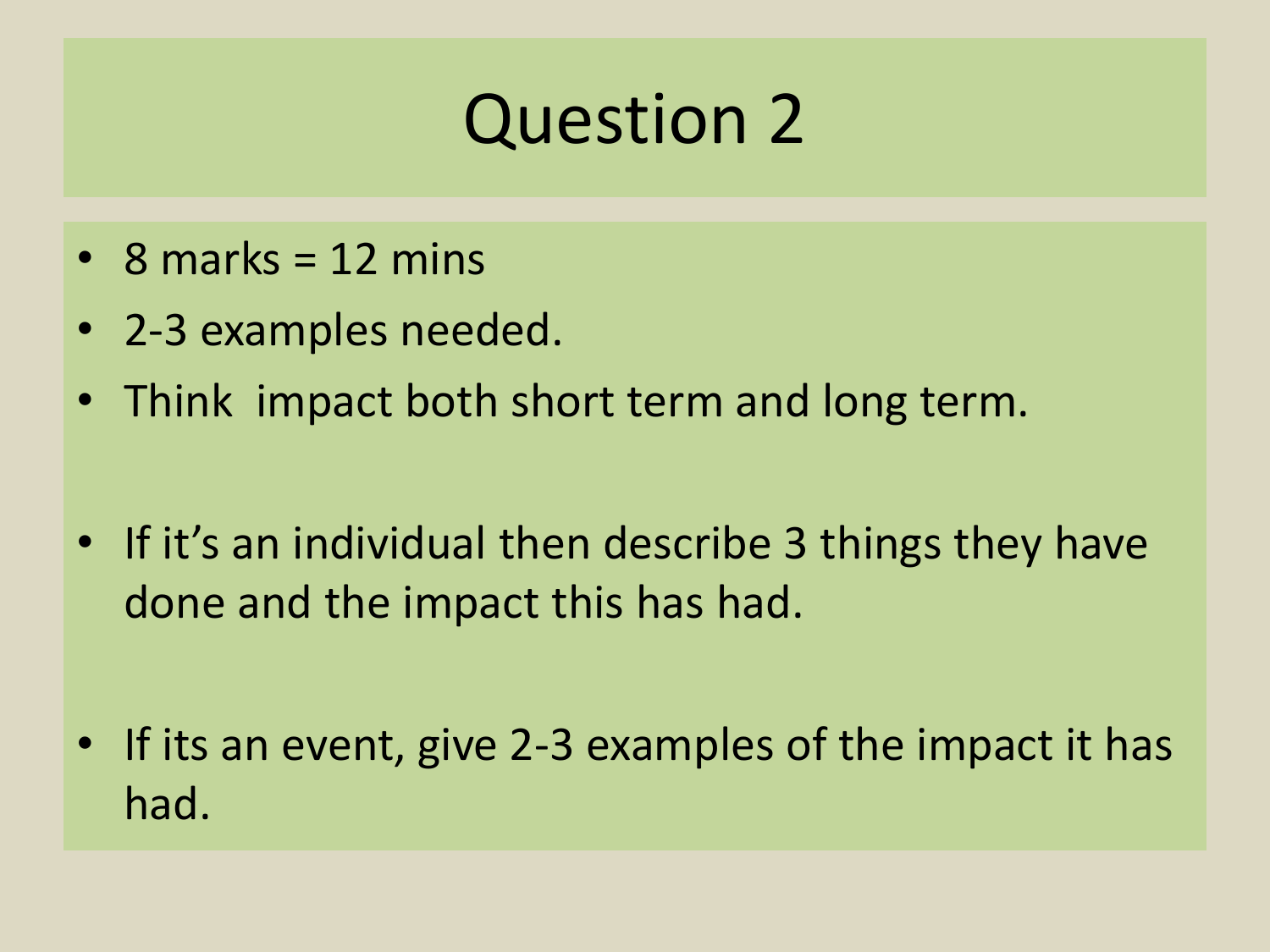- 8 marks = 12 mins
- 2-3 similarities needed.
- NOT DIFFERENCES!!!
- Make sure you mention both aspects from the question.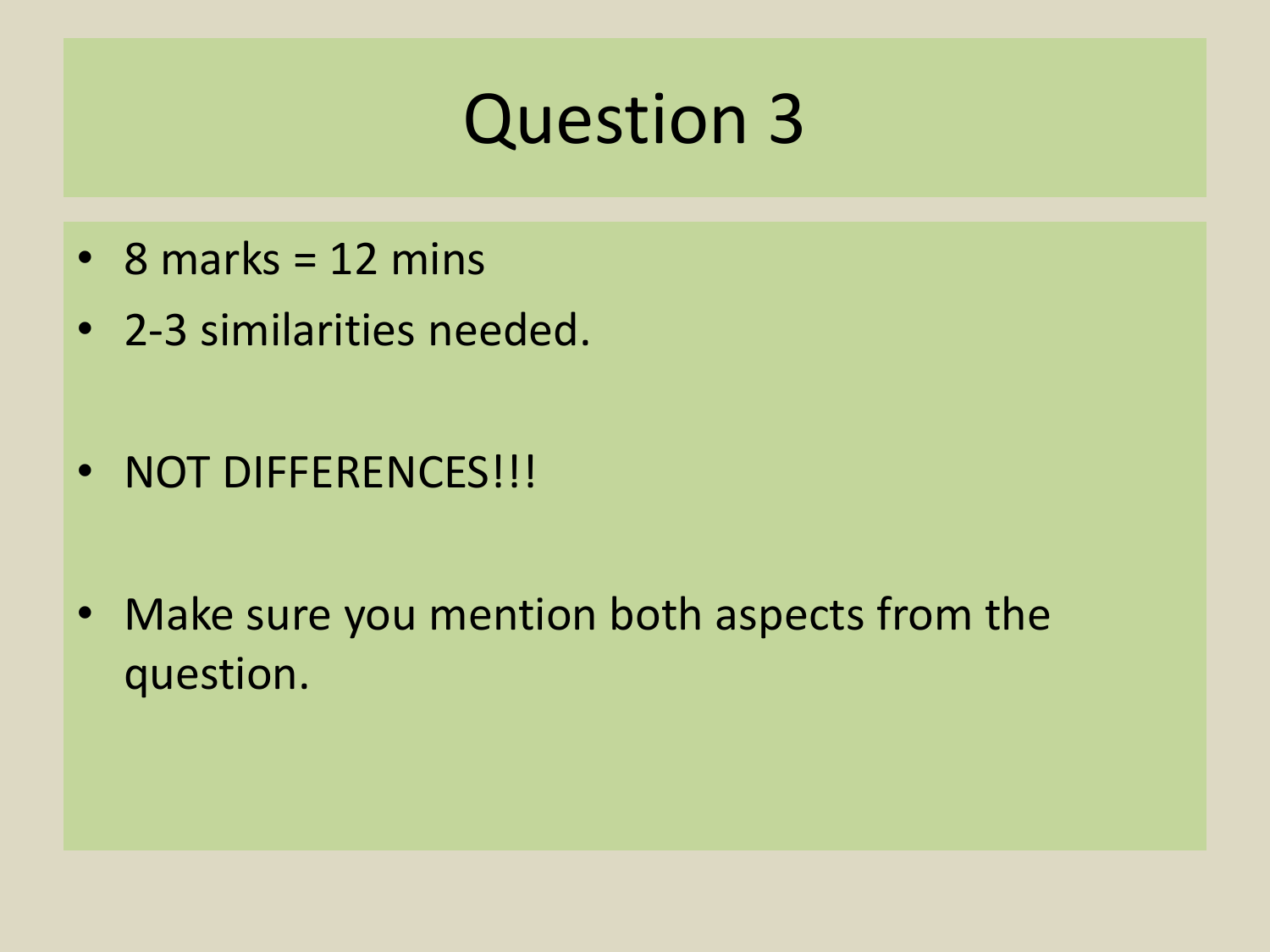- $\cdot$  16 marks = 25
- 4 spag
- Easiest question but longest.
- Factors- War/Religion/ Science and Tech/ governments/ Luck and Individual genius.
- Key to this question- read the question carefullylook to see if its public health/ development of medicine./ causes of disease
- Select different people for different factors and across the time periods.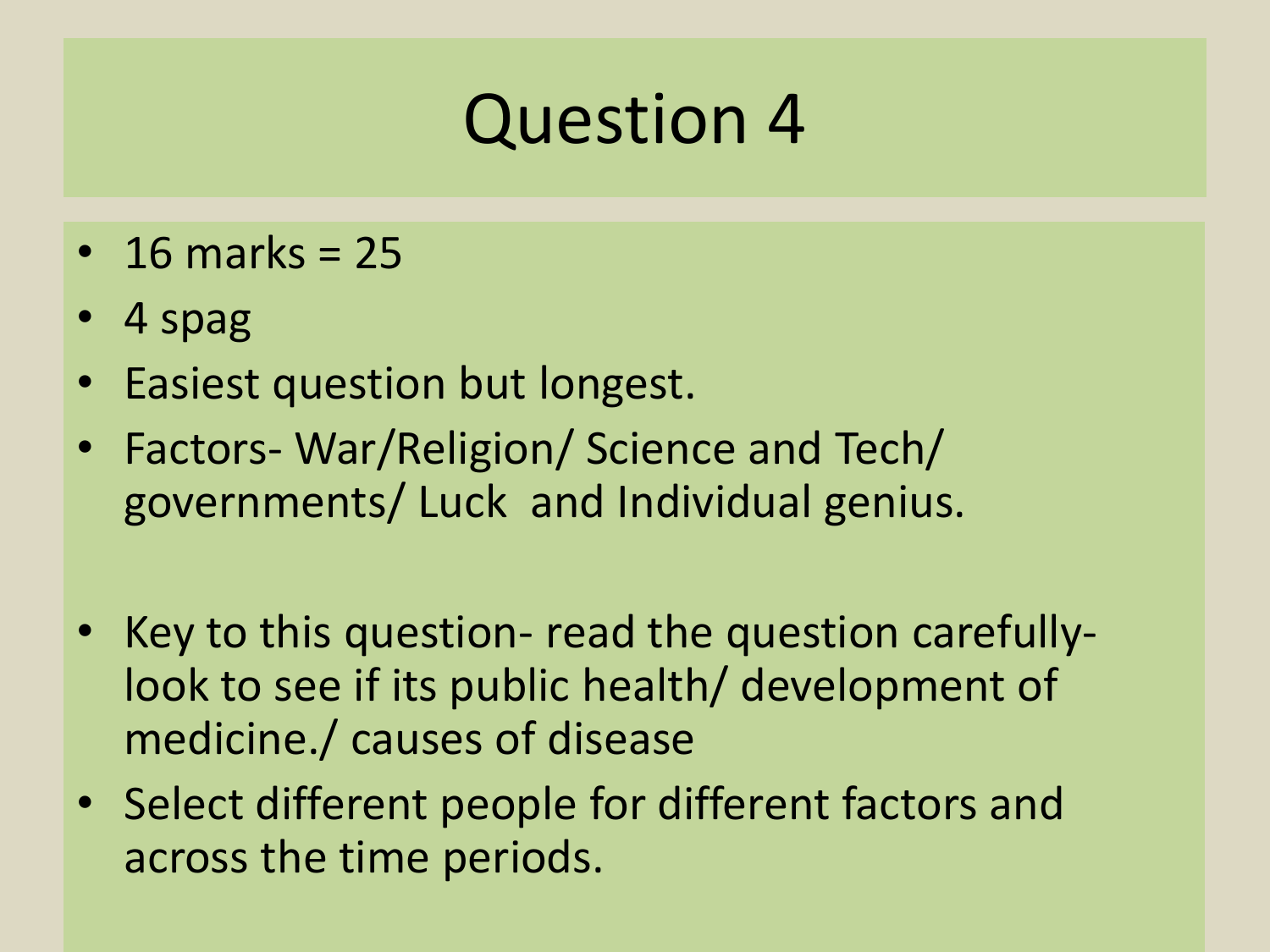Asclepion medicine

- Ancient Greek civilisation developed around the city of Athens from 1000BC to 300BC
- Built on Egyptian ideas
- Greeks famous for their love of philosophy but they did believe in the gods
- Asclepius, the son of Apollo, was their chief god of healing. Temples were built dedicated to him.
- Asclepius was believed to possess the power to heal patients if they visited temples and made offerings
- Helped by his 2 daughters; Hygeia and Panacea who would visit them in the Abaton (where patients slept) and cure them.
- Asclepius was accompanied by a snake which would lick the area
- Priests gave medicines

Greeks

- Patients took exercise, bathed and ate a regular diet.
- Carved stones were left by patients out of gratitude
- Asclepion medicine carried on during Hippocratic medicine because the Greeks respected their gods.

Hippocratic medicine

- Hippocrates was a Greek philosopher 460BC to 377BC known as the 'father of medicine'
- Created the Hippocratic collection (books which passed on his ideas to later generations)
- Theory of the four humours based on the ideas of greek philosophers like Thales, Anaximander, Pythagoras and Aristotle
- Everything made from 4 elements earth, air, water and fire.
- Applied to the human body blood, phlegm, yellow bile and black bile.
- An imbalance caused illness
- Clinical observations doctor had to study his patients carefully 'Observation, Diagnosis, Prognosis and Treatment'
- Hippocrates rejected the ideas of gods or magic
- Using clinical observation the doctor tried to bring the four humours back into balance eg bleeding or purging.
- The Hippocratic Oath  $-$  doctors promised to give their best treatment not to harm the patient and keep everything confidential.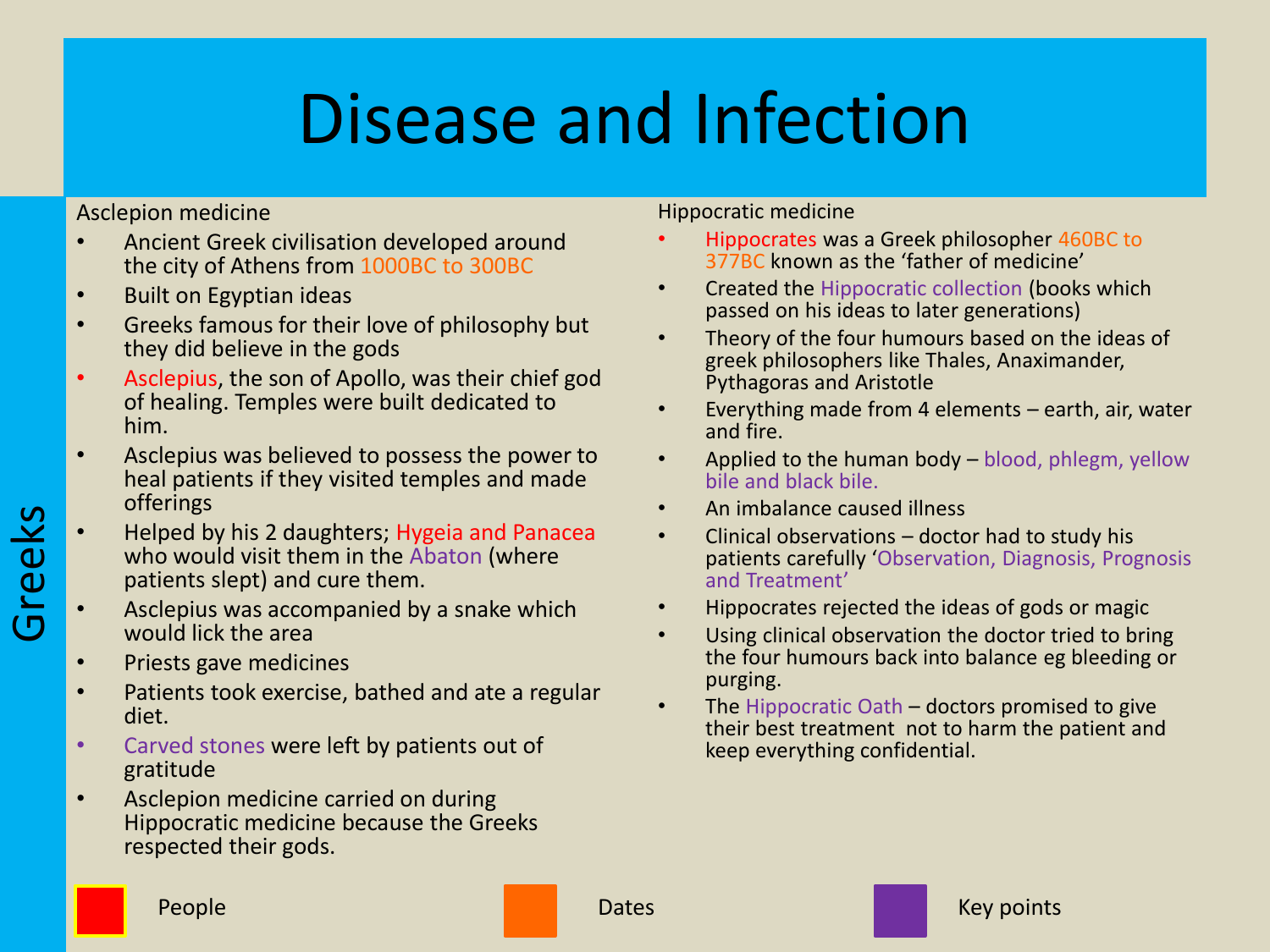Roman Empire collapsed and Europe was split into warring tribes with no interest in education or science. **Christianity** and Islam preserved the medical writings.

- Christians often believed that illness was a punishment from God despite the fact that Hippocrates had suggested natural explanations.
- In the twelfth century Saint Bernard said, 'To buy drugs or consult with physicians doesn't fit with religion.'
- During the Black Death (1347- 49) many people said God was punishing sinners. Mentally ill patients were thought to be possessed by demons and often flogged to drive out the evil spirits.

Treated the sick by setting up hospitals – some were small with space for 12 patients but some larger. They did not have doctors but chaplains

- Monasteries and convents would have their own infirmaries for the care of the sick. They offered care and rest over curing people. Prayer was the best medicine.
- Many monasteries also had their own herb gardens for the preparation of medicinal drugs.

Christian Church was the most powerful organisation in Europe. It was very traditional. For example dissection to discover new knowledge was banned by the Pope.

- The Church taught that important knowledge came from ancient books such as those of Hippocrates or the Bible. Scholars worked to clarify not discover.
- 1200 doctors were trained under Church approved universities. Galen's works taught here. If people questioned Galen they may be imprisoned like Roger Bacon.
- *+ Cared for the sick*
- *+ Preserved the work of Hippocrates and Galen.*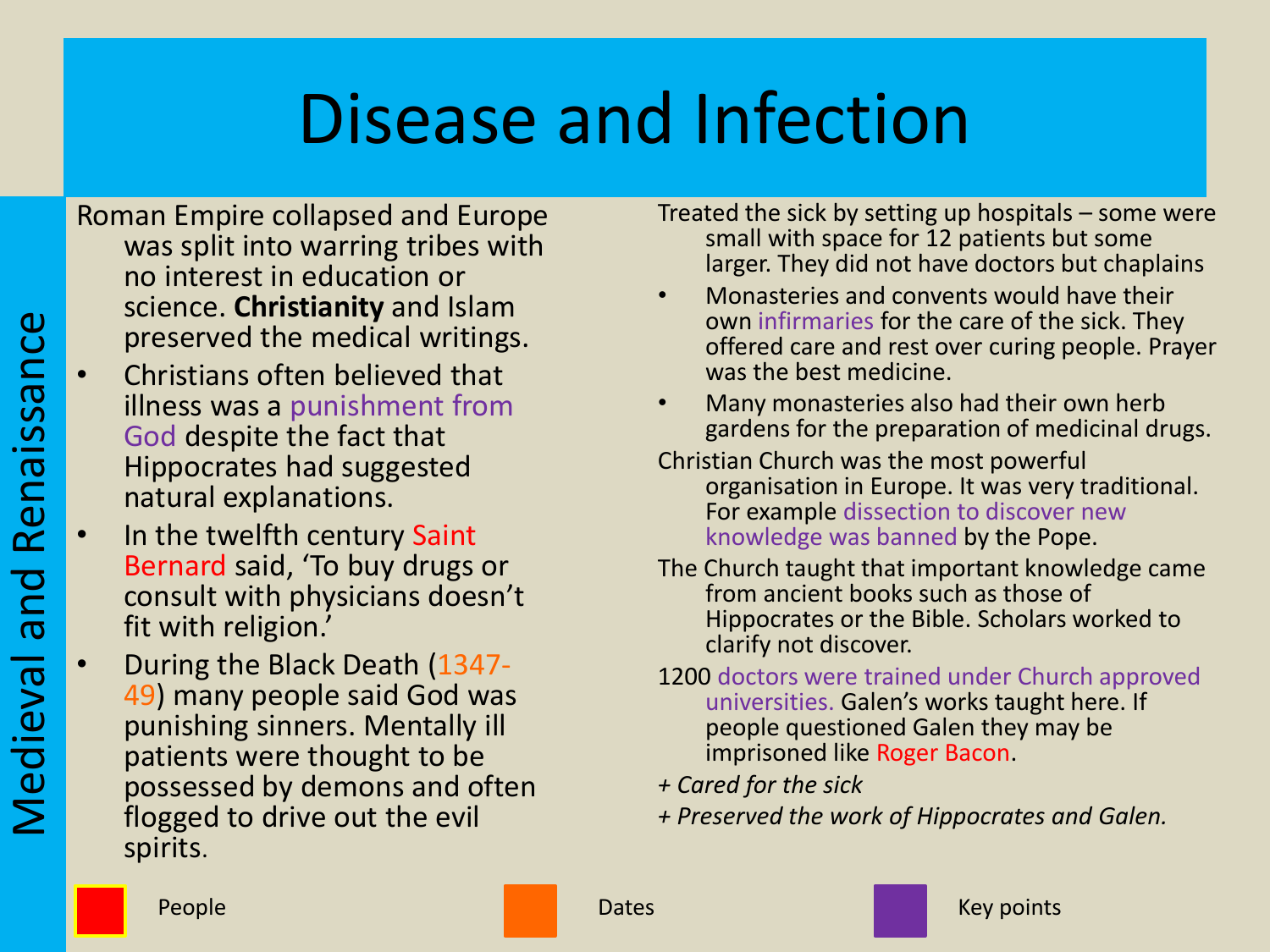Muslim doctors and scholars added to the knowledge of the Ancient Greeks Roman Empire collapse brought wars but the Byzantine Empire in the East survived with a peaceful and stable government.

In the 7<sup>th</sup> century the Prophet Muhammad's followers established an enormous and new empire in the Arab world. Islam's golden age of scholarship was from 750AD to 1050AD

Islamic doctors included

- Ibn Sina (Avicenna) 'Galen of Islam', compiled a summary of all medical knowledge called 'The Canon of Medicine', chapters on eating disorders and obesity, The Canon was used as a standard text in European schools and Universities
- Al-Razi 'Rhazes' wrote 200 medical books, identified the symptoms and developments of smallpox, he also wrote *Doubts about Galen*

The first Islamic hospital was built in Baghdad in 805AD and by the 12<sup>th</sup> century every major town had one.

- These unlike the Christian versions were more concerned with the treatment of patients
- There were teaching hospitals that focussed on teaching doctors and nurses, the one in Baghdad had its own library
- Some hospitals were specialised eg mental illness

Contribution to medical progress

- Government supported doctors in their search for knowledge.
- The Caliph ran the whole Islamic Empire. Caliph Harun al-Rachid (786AD-809) created a centre for the translation of Greek manuscripts into Arabic.
- Muslims were encouraged by the Prophet Muhammad himself to 'seek learning even as far as China'. Prophet Muhammad also encouraged a scientific approach; 'For every disease, Allah has given a cure'
- Hippocrates and Galen's works were translated
- Islamic medicine improved the drugs and medicines provided with 'alchemists' finding new chemicals.
- + Preserved the work of Galen and Hippocrates
- + Treating the sick in hospitals
- + Al-Razi and Ibn Sina added to the knowledge of Hippocrates and Galen
- + Development of new drugs and medicines.

People **Dates According to the Dates** Control of the Dates Control of the Date of the Media of the Media of the M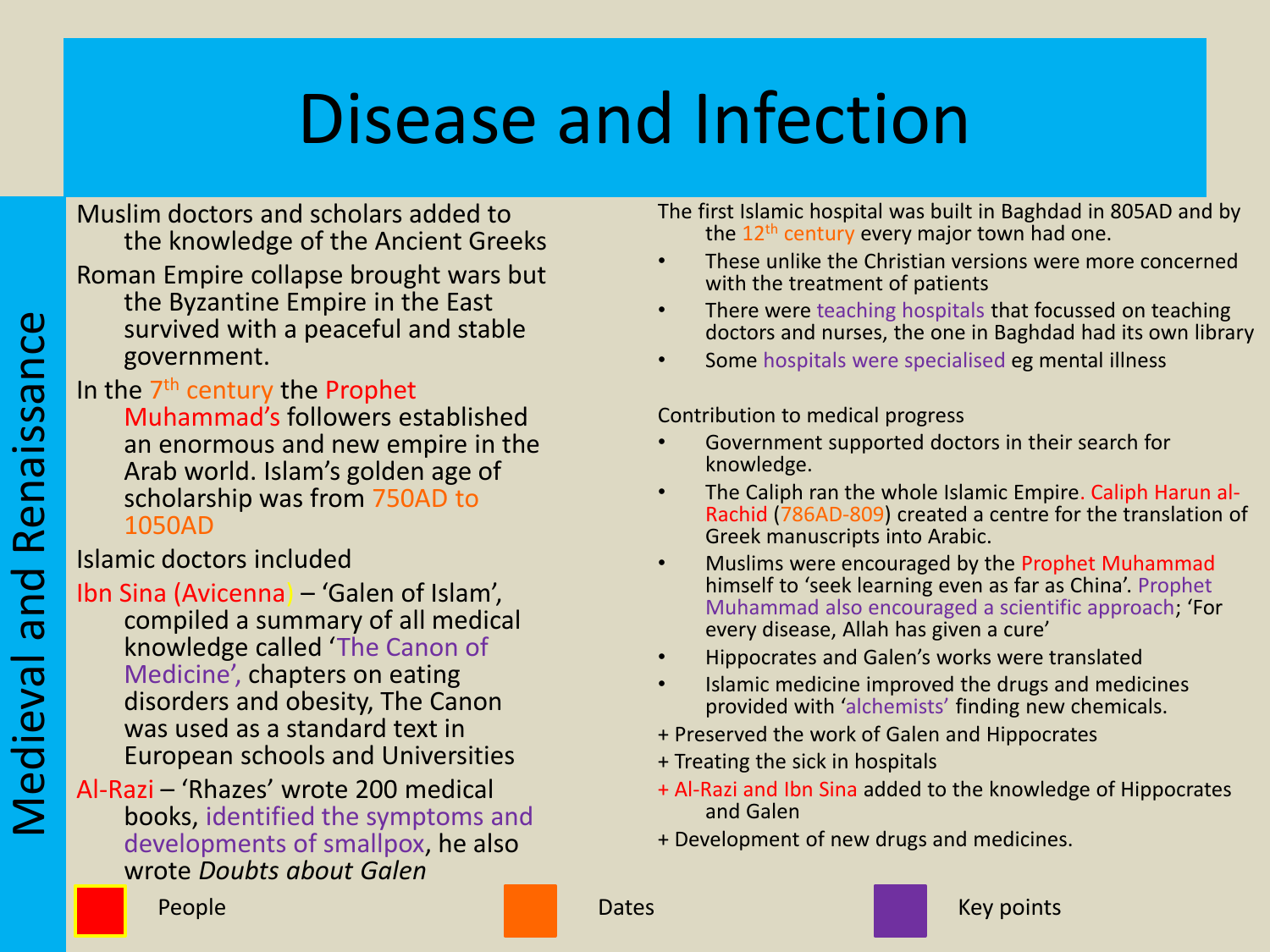Smallpox was a very infectious disease that killed 25% of those that caught it. Could be left blind if you survived.

- People often isolated left to die or survive!
- In the Middle Ages they tried inoculation (giving a healthy person pus or scabs from an ill person. Giving a person a mild dose of the disease would build up resistance in the body.
- Inoculation became very popular in Britain doctors became very wealthy!
- Inoculation was risky however and some people caught smallpox and died. The risks of inoculation were less than smallpox though!

Edward Jenner made a huge discovery.

He noticed that milkmaids who caught cowpox (a non-fatal version) from their cows did not catch smallpox. In 1796 he took pus from a cowpox scab on a girl named Sarah Nelmes and placed it into 2 small cuts on the arm of an 8 year old boy, James Phipps. 6 weeks later he did the same with smallpox but Phipps showed no reaction. The cowpox had prevented him from catching smallpox.

Opposition:

- Doctors carrying out inoculation were against it because they would lose money.
- Religious people said smallpox was a punishment from God and it was wrong to interfere with God's plan
- People feared that being vaccinated might turn them into cows
- Most doubted that a country doctor like Jenner could make such an important discovery
- Jenner could not explain why it worked.
- In 1853 the government made vaccination against smallpox compulsory for children.

Jenner 'father of immunology'

- 2 other people had used cowpox to prevent smallpox before but Jenner's impact was because he proved his theories using scientific methods and experiments.
- Carefully recorded his work on Phipps
- 1799 he carried out a national survey to prove his findings.



1800s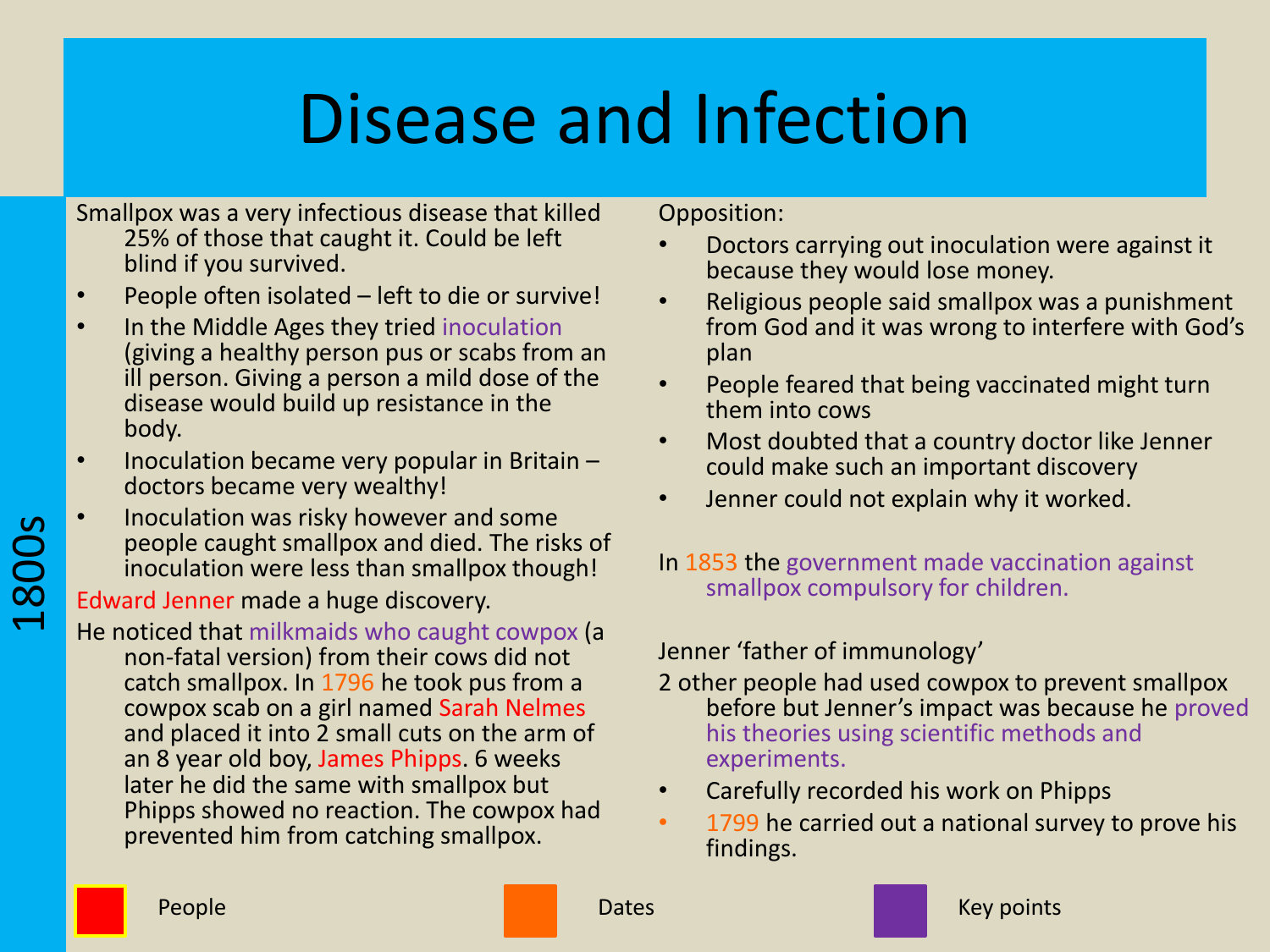Before Louis Pasteur people still believed that sickness was a punishment from God or caused by miasma. But the invention of the microscope (1590s) meant that scientists now knew that germs existed.

The new theory was called 'spontaneous generation' which meant that germs or bacteria were created when things rotted or decayed. Scientists had it the wrong way around!

#### **Achievements:**

•Shown that germs caused an animal disease in silkworms •Many doctors and scientists accepted his ideas. For example Joseph Lister was so impressed he began to use antiseptics to kill germs during his operations.

#### **Limitations:**

•Despite public experiments other doctors refused to believe his ideas •Pasteur had not been able to identify a germ that caused human disease. •In 1868 Pasteur was forced to give up his work because of a stroke.

Pasteur's discovery:

- 1857 Pasteur was asked by local wine growers to investigate why wine often became sour. Using a microscope, Pasteur discovered that it was germs that caused the wine to go off. Further experiments showed:
- Germs made other liquids like milk go sour
- The souring was caused by germs in the air
- These germs could be killed by heating the liquid – a process called 'pasteurisation'.
- Many scientists refused to believe him. So he designed an experiment with a swan-necked flask to prove that germs in the air caused decay. He carried this out in public many times.

#### The next step was to show that germs could cause disease in animals and humans.

In 1865 while working in the silk industry, Pasteur proved that the disease which was killing silkworms was caused by germs. The link between germs and animal disease was made!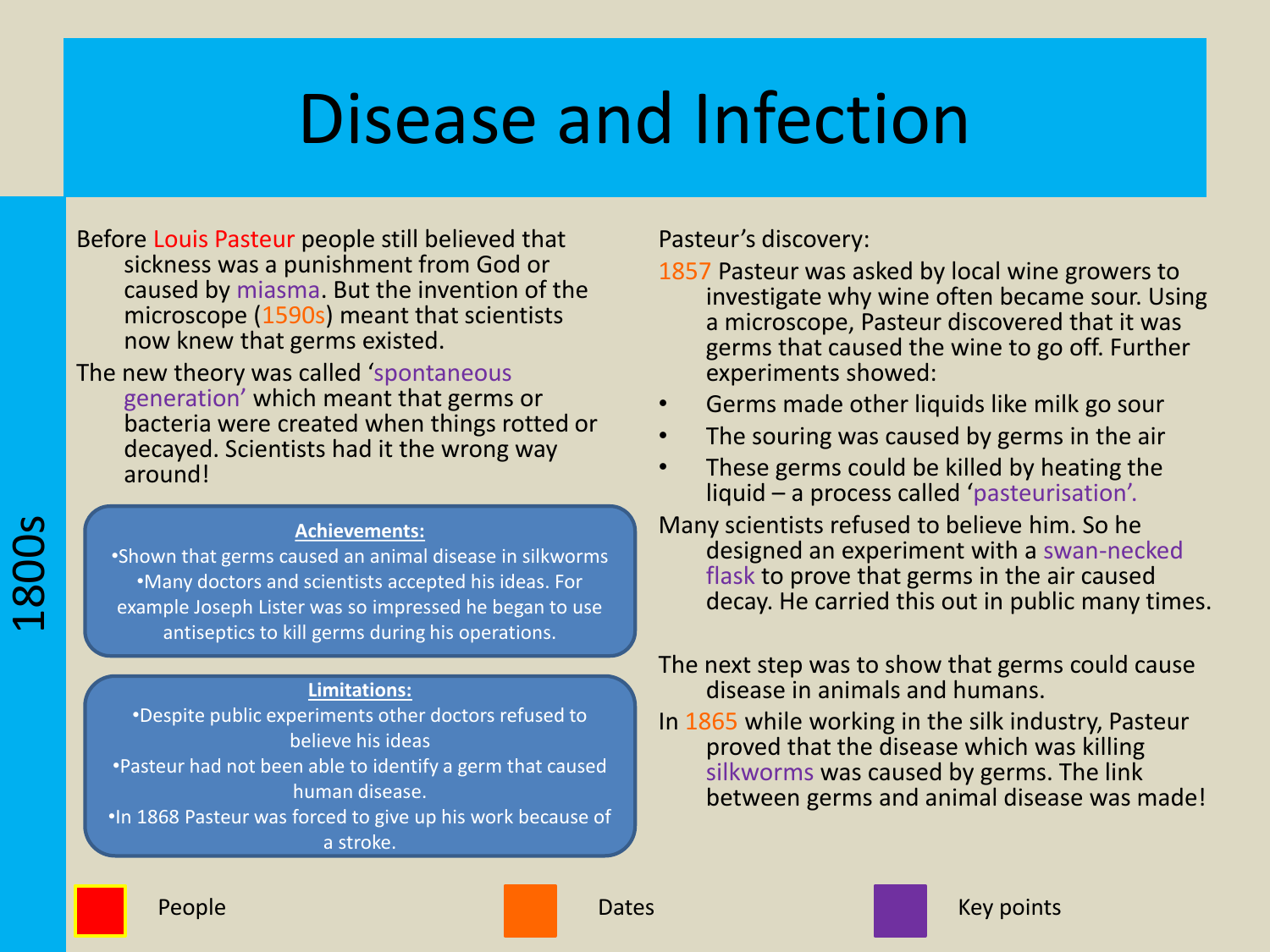Robert Koch (German) had a fierce rivalry with Pasteur (French).

So he employed a highly skilled team of researchers to help him.

Koch's methods made it easier to study germs by:

- Using new industrial dyes to stain individual germs so that they could be seen.
- Devising a way to grow a group of the same germs
- Developing a was of photographing germs to share information.

His achievements after 1872:

1800s

- able to identify the germ that caused tuberculosis
- Other scientists began using Koch's methods and soon the germs causing typhoid, diphtheria and pneumonia.

Louis Pasteur (again!)

- In 1877 he had recovered from his stroke, driven by personal rivalry but chance played a big part in his next discovery!
- He found weakened germs would protect chickens from strong germs by mistake.

Achievements:

- Shown how vaccinations worked weakened germs built up the body's defences.
- Developed a vaccine against the deadly animal disease anthrax.
- Early 1880s developed a vaccine for the deadly human disease of rabies. (Would not test it on a human until a small boy who had already been bitten came in. He survived.
- Other scientists used Pasteur's methods to develop vaccines for diphtheria and tuberculosis.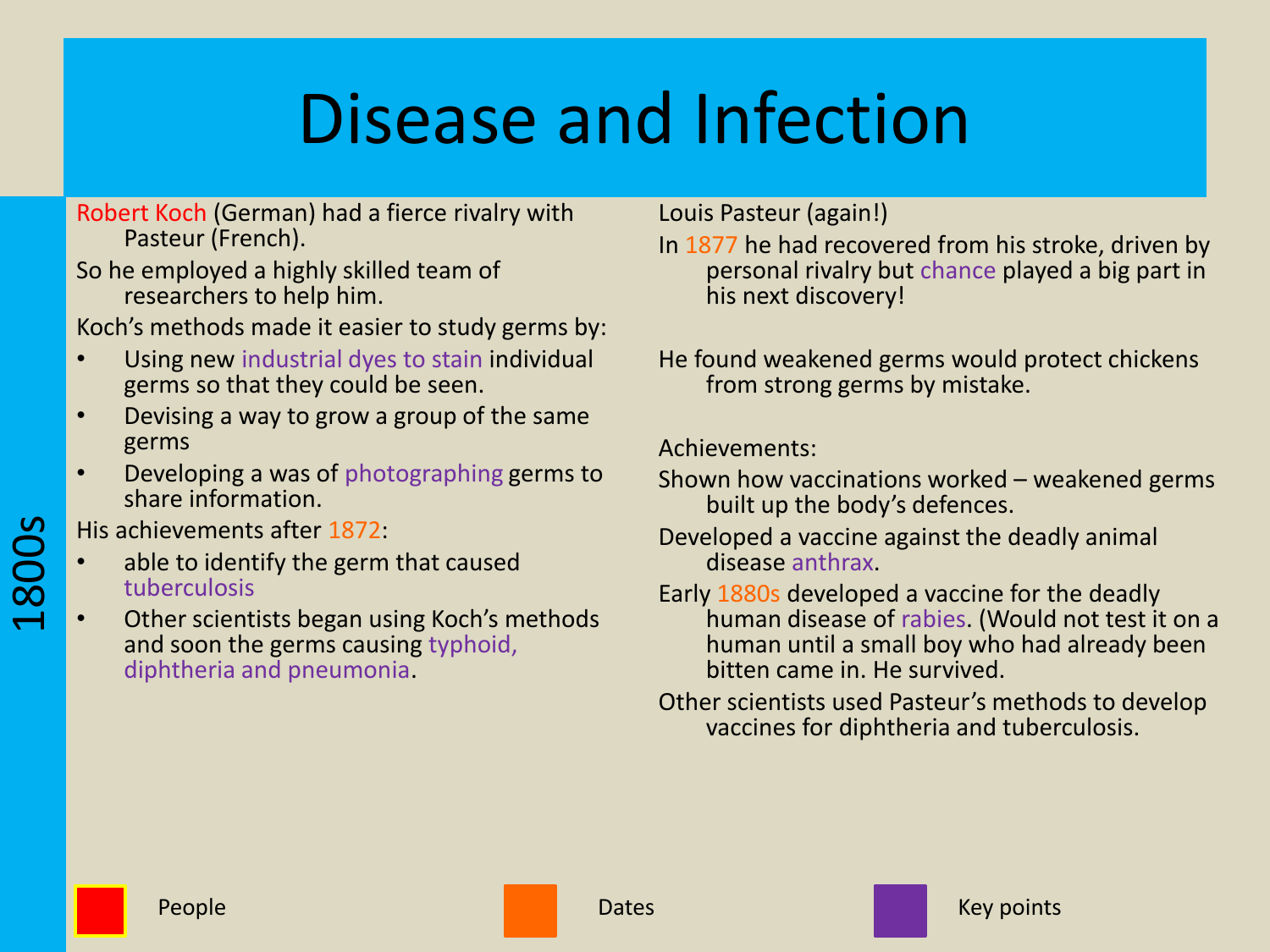**Important discoveries thanks to Jenner, Pasteur and Koch**: 1909 – Paul Ehrlich found a chemical cure for syphilis. Ehrlich described it as a 'magic bullet' because it went straight to the harmful germ and destroyed it but without harming the rest of the body.

1. 1928 Alexander Fleming discovered penicillin

He had seen firsthand how soldiers in WW1 died, not from wounds but from simple infections caused by germs getting into those wounds. (**factor = war)**

- While tidying his laboratory he made an accidental discovery. Fleming saw a mysterious mould growing in one of his old culture dishes that seemed to have killed all the harmful bacteria around it (**factor = chance)**
- He realised that the mould should be studied and found it was penicillin, the properties had been known for over 100 years. (**factor = personal qualities)**

He had to turn it into a pure drug to be effective. Unable to do this.

2. 1938-41 Producing pure penicillin.

Howard Florey working with Ernst Chain decided to see if they could produce and experiment with pure penicillin (**factor – science**)

- By 1940 they had produced small amounts tested successfully on mice. October 1940 tried on a human. It was working on a policeman but they ran out of the drug (**factor – science**)
- WW2 meant big companies could not provide resources to produce the drug (**factor – govt and industry)**
- 3. 1941-44 Mass production
- 1941 Florey flew to America to ask for research funds but US about to enter WW2 (**factor – war**)
- The US govt saw potential of using penicillin to treat wounded soldiers. Gave \$80 million. (**factor – govt)**
- US govt made companies share research data
- By 1944 it was being mass produced and used on D-Day. After the war penicillin being used for civilian use and became known as an antibiotic.

1900s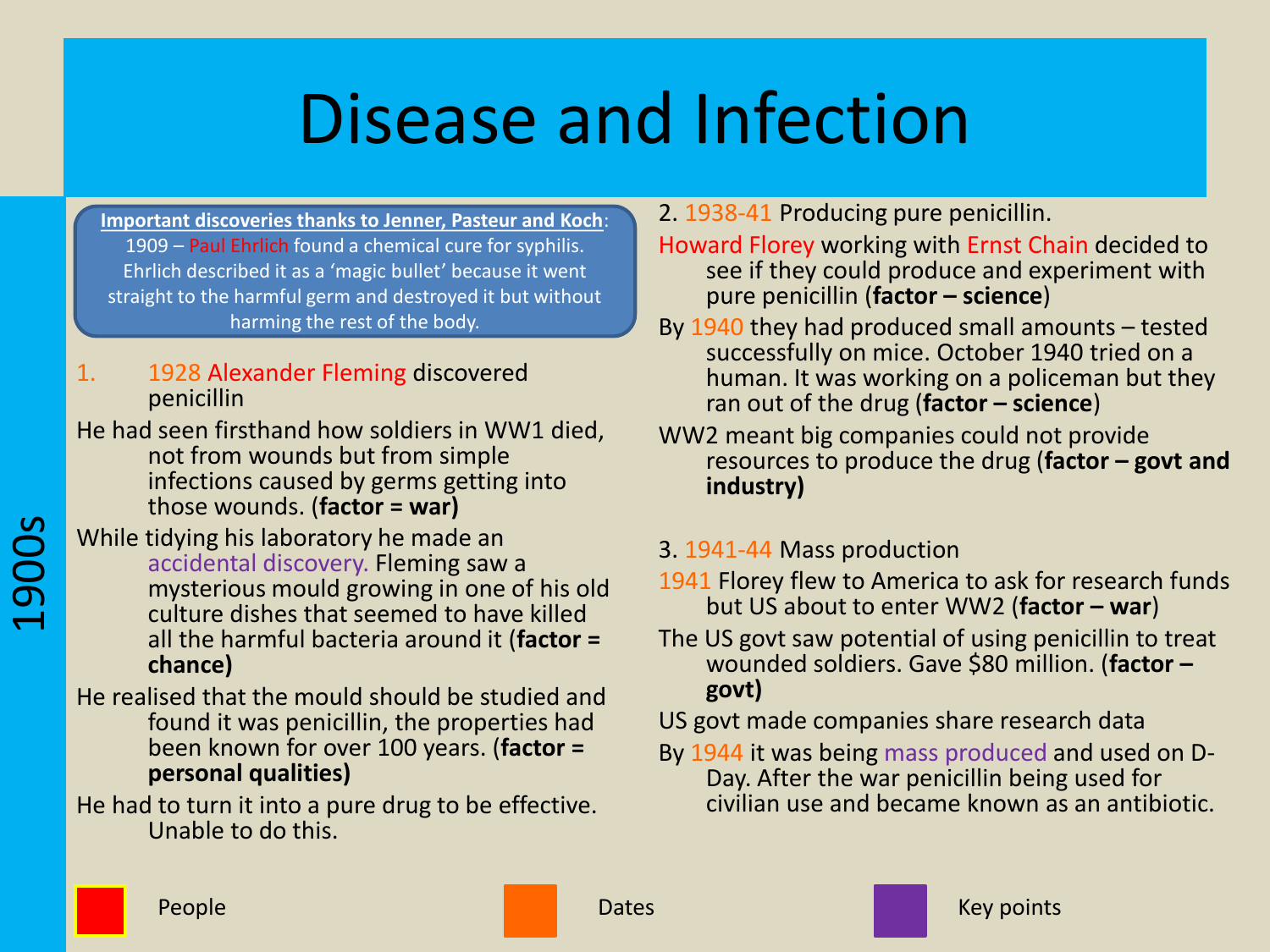Difficulties for women:

- Middle Ages; the Christian Church only allowed men to train as physicians. Women were feared to be witches.
- Women could not go to university so could not be surgeons.
- 1700s it became popular for men to train as midwives.
- 1852 Medical Registration Act. Had to be a member of one of the Colleges of Physicians, Surgeons or Apothecaries (all closed to women)
- Society considered a woman's role as a mother. Situation in 1800
- Filthy, cramped and stuffy hospitals with inadequate toilets encouraged infections to spread.
- Most of the nurses who worked in them were untrained. They were often criticised for being dirty or drunk!

Improvements in the 1860s

1900s

- Situation steadily improved.
- Florence Nightingale improved basic hygiene in the military hospital during the Crimean War and saved lives. She used her fame to raise money and awareness to set up proper training courses for nurses.
- Elizabeth Blackwell: Qualified as a doctor in America. In 1849 she returned to England. She was the only woman on the official list of doctors. Encouraged and inspired other women to become doctors.
- Elizabeth Garrett Anderson: No University medical school would accept her. Tutored privately and worked as a nurse at Middlesex University. In 1865 she passed the Apothecaries exam and received her license to dispense medicines. She went to the University of Paris and gained her degree in 1869 but would not be accepted in Britain because it was french!
- Florence Nightingale: Born in 1820 to a wealthy family. Trained as a nurse in Germany and ran a hospital for rich women in London. In 1854 nightingale was asked to take control of a military hospital in Scutari (Crimean War). She took 38 nurses. When they arrived they thoroughly cleaned the hospital and improved the death rate (40% to 2%). When she returned in 1856 she set about improving hospitals in Britain. 1860 set up the Nightingale Training School for nurses at St Thomas' Hospital in London. She published *Notes on Nursing* which was a bestseller. Known famously as 'the Lady with the Lamp'
- Mary Seacole: born in Jamaica she was a skilled healer and midwife. She paid for her own journey to the Crimea. She set up a hotel near Balaclava to give food and drinks to soldiers. Also treated men on the battlefield. After the war she was in ill health and no money so had little impact back in Britain.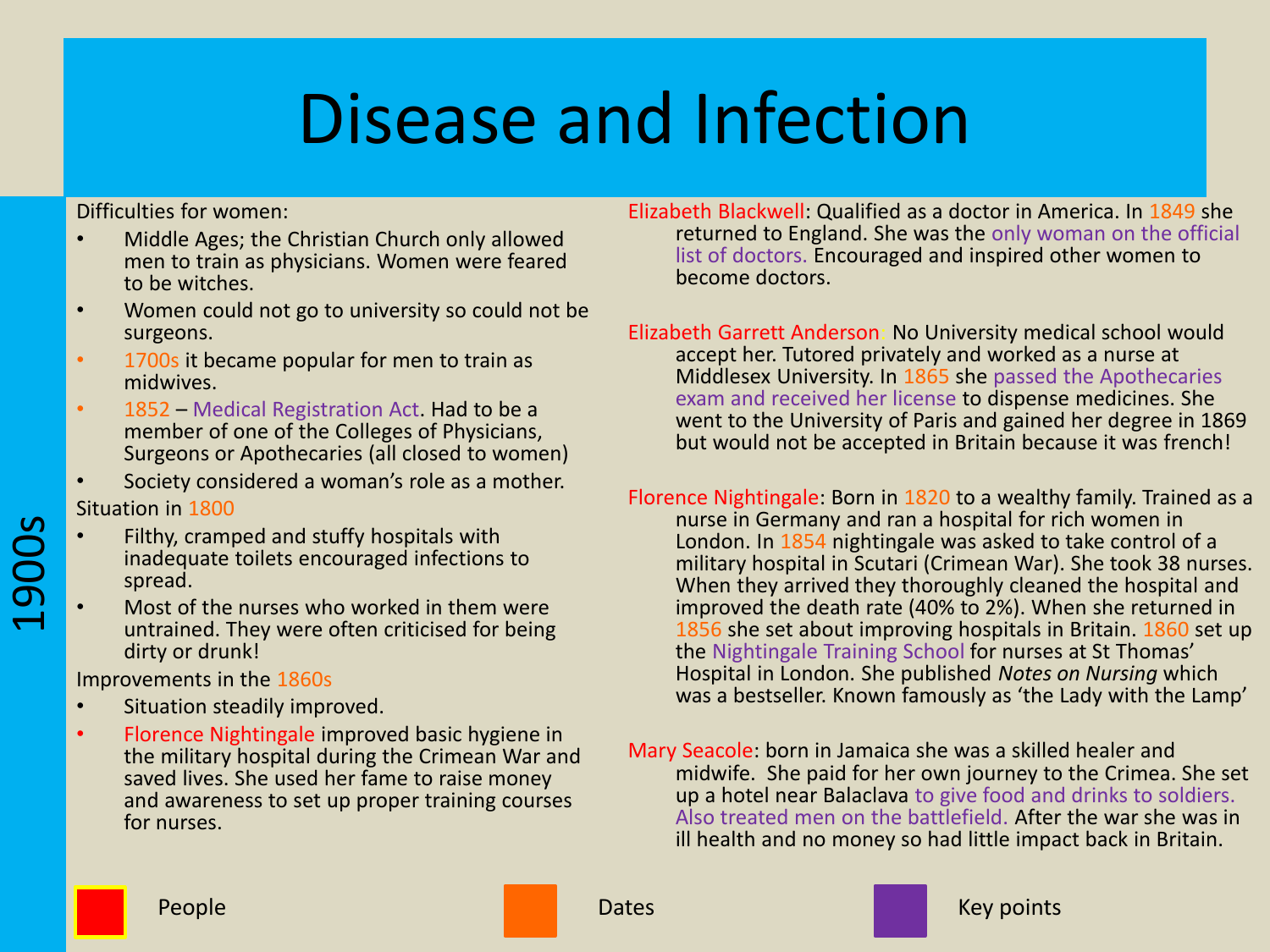#### **Challenges in 21st century**

- New Diseases AIDS the  $4<sup>th</sup>$  biggest killer worldwide and, at present, there is no effective cure or vaccine.
- 'Superbugs' Bacteria such as MRSA difficult to kill as resistant to normal antibiotics. They thrive in hospitals and nursing homes
- 'Old' diseases returning number of people in Britain catching diseases like mumps, tuberculosis and malaria even though there are vaccines is growing. Due to vaccination campaigns not being effective or because of more foreign travel.
- The cost of medical progress and care  $-$  new drugs and medical technology are very expensive. Ageing population means more money needed for social and medical care for this age group. Alzheimers is a problem.
	- Illnesses caused by lifestyle choices these give health services the dilemma as to whether scarce resources should be given to people who choose to smoke, eat unhealthily or abuse drugs and alcohol.

Alternative therapies – aromatherapy or homeopathy alternatives to drug based scientific methods and become increasingly popular with supporters, claiming that they are more effective than conventional treatments.

#### **Opportunities in 21st century**

- DNA research DNA contains the instructions that operate every cell in the body. The double helix shape of the DNA was discovered by Francis Crick and James Watson in 1953. Between 1986 and 2001 the Human Genome Project identified the purpose of every gene in the body. Further research could lead to; gene therapy, genetic screening, customised drugs and 'designer babies'
- International co-operation through the World Health Organisation - led to the eradication of smallpox by 1980. WHO is also now working on combating AIDS/HIV and tuberculosis worldwide.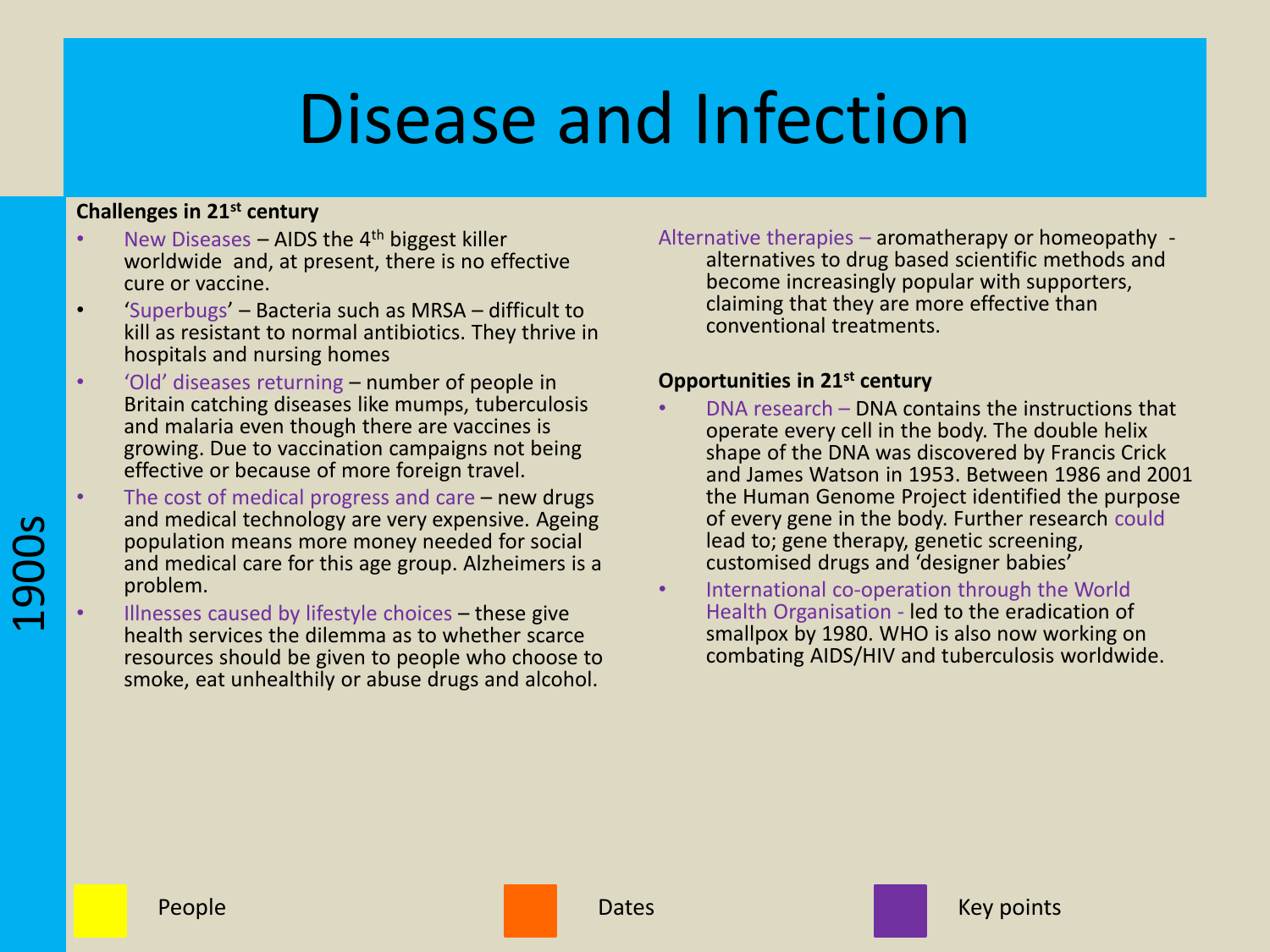Greek doctors were more concerned with the causes of disease and sickness and in treatments based on Hippocrates' theory of the 4 humours. But they did set bones and also for example they knew you could treat pneumonia by draining the lungs.

- In 330BC Alexander the Great conquered Egypt and named the capital after himself; 'Alexandria'. Here he built a great university and library where books from China and India were collected. Hippocrates and Aristotle's books were also here.
- Gradually it developed into a medical school where dissection of human corpses was allowed. Led to the following discoveries;
- 300BC Herophilus discovered that the brain controlled the movements of the body.
- Later Erasistratus dissected human brains saying that the brain sends messages to the body through the nerves.
- Erasistratus also dissected human hearts and speculated the heart was a pump (later proven by Harvey)

reeks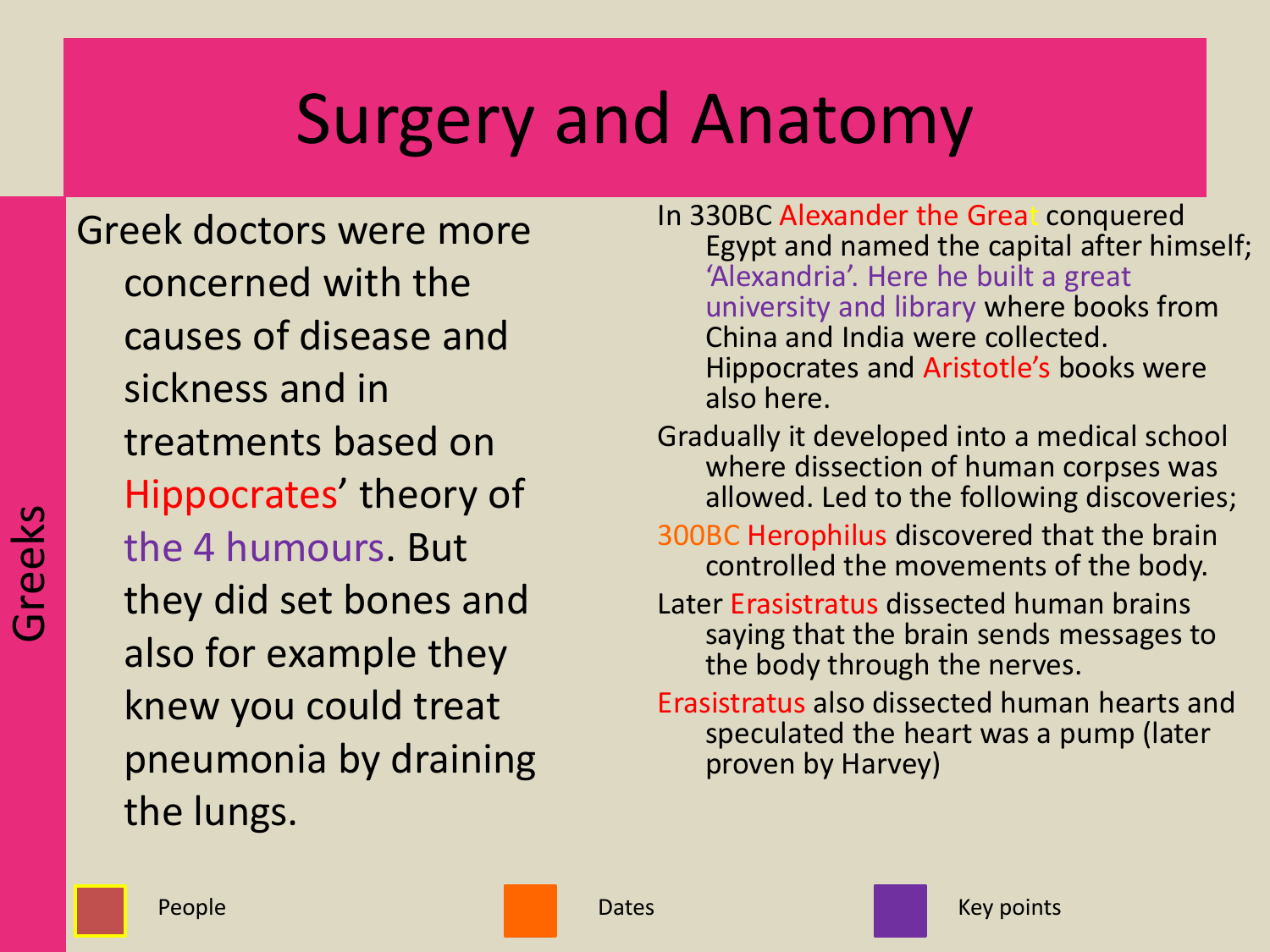Galen very important as he argued that doctors should learn as much as possible about the body's workings and structure. He recommended dissections but they were banned due to religious reasons. So turned to animals instead.

### At a dissection of a live pig Galen showed how different nerves controlled movement and vocal cords.

He proved that the brain, not the heart, controlled speech.

### He did however make mistakes e.g.

Human kidneys were arranged one on top of the other.

the heart works as a machine, the blood the fuel.

blood supply could be replenished by eating red meat and drinking wine.

Galen's impact:

- Wrote several hundred medical books; these contained works of previous doctors like Hippocrates and his own on diagnosis, treatment and surgery. Galen's books look like a complete encyclopaedia of medical knowledge and this was the reason why Galen became the supreme authority on medical matters for centuries.
- Galen's ideas also fitted nicely with the ideas of the Christian Church. Probably why he was unchallenged for 1500 years. During the Middle Ages the Church controlled education. Galen was not Christian but he did believe that that the human body was a work of perfection created by one god. To question Galen was therefore seen as blasphemous as it fitted with the Christian **idea.** Theory of Opposites

Public demonstrations 350 books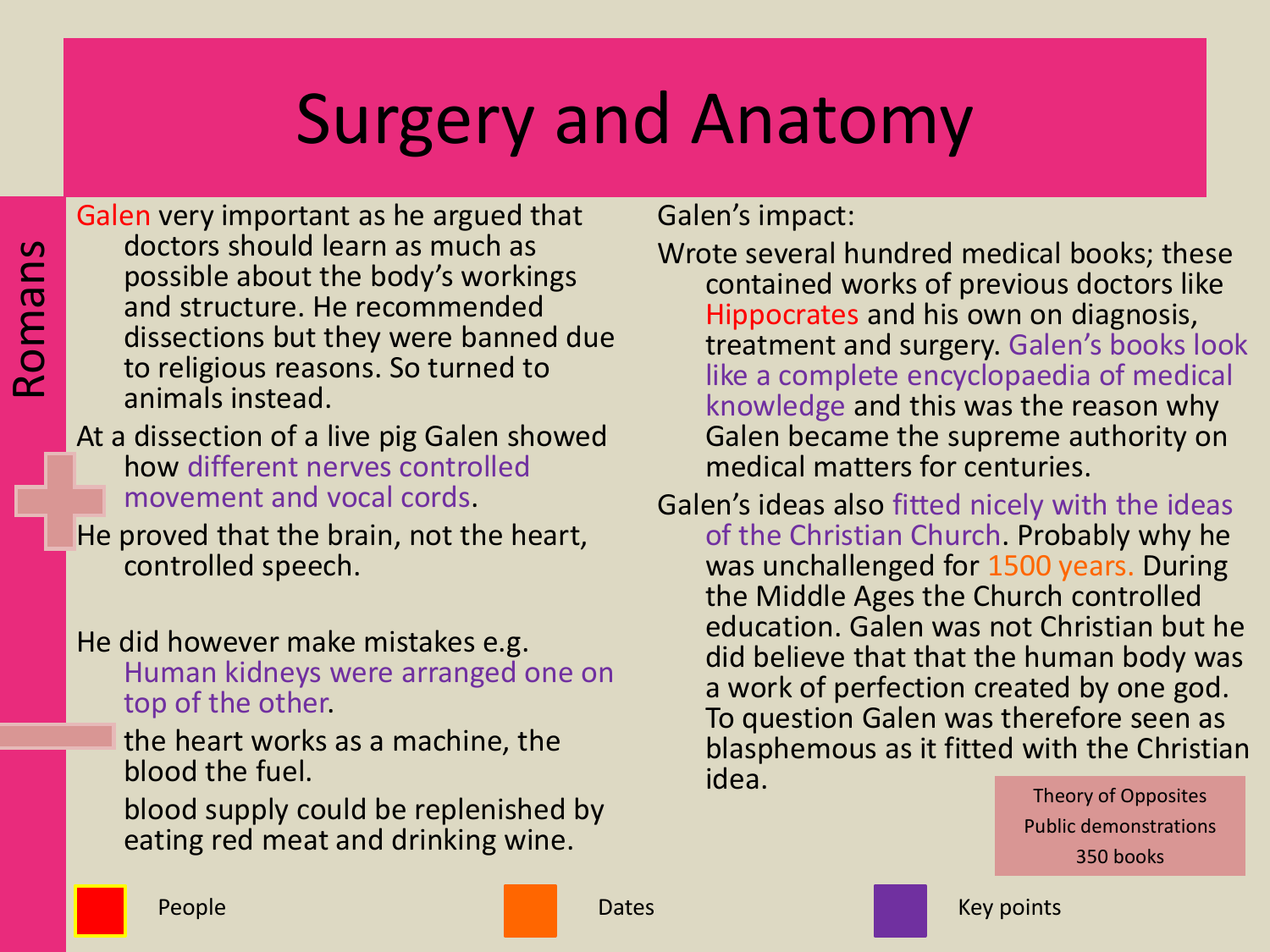**Experience**: medieval surgeons learned from experience by watching other surgeons

**War**: In wartime surgeons learned how to deal with different battlefields wounds. They were confident in dealing with these kinds of injuries but they did not perform complex, internal surgery.

**Books**: the 1<sup>st</sup> European book on surgery was written by Roger of Salerno in the late  $12<sup>th</sup>$  century. In the  $14<sup>th</sup>$  century Guy de Chauliac wrote a book called *Great Surgery*. These books contained hand-drawn illustrations of techniques such as cauterising.

Progress?

13<sup>th</sup> century Hugh of Lucca and his son Thoedroic (Italian surgeons) found that wine made a better job of cleaning a wound than water. But they did not know why!

- 14<sup>th</sup> century John of Arderne experimented with henbane and hemlock as anaesthetics. In controlled doses it worked but too much would kill the patient.
- From 1340 an annual human dissection was performed at Montpeilier University in France.

### There was also professors of surgery introduced which raised the status of medieval surgeons who had been looked down upon before.

**Cauterising** – using a redhot iron to seal blood vessels.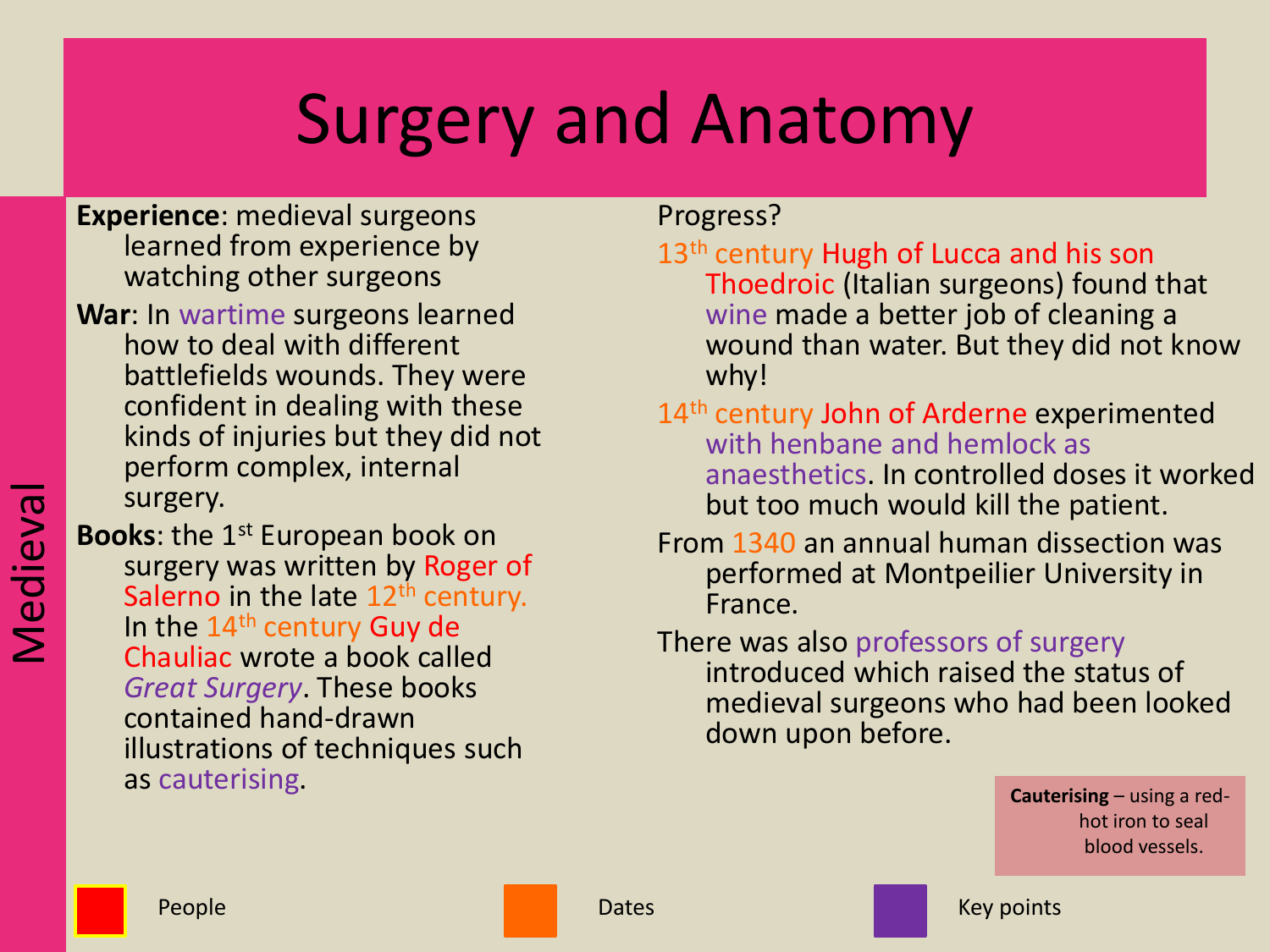### What happened?

- Classical knowledge of Rome and Greece rediscovered.
- They had a love of learning, experimenting and new discoveries; enquiry rather than acceptance!
- Church lost some of its powers; people began to ask questions
	- Printing press invented (quicker communication of knowledge)
- Important developments in science and technology eg watches and pumps
- Developments in Art (Leonardo da Vinci) more lifelike drawings
- Humanist ideas developed new belief and interest in the potential and achievements of mankind

### Ambroise Paré (1510-90)

Before Paré surgery was brutal (burning oil poured into wounds!)

### Contribution

- Treated wounds with soothing ointment of egg yolks, turpentine and rose oil for cauterising wounds
- Used silk threads called ligatures to stop bleeding
- Designed prosthetic limbs for wounded soldiers.

### Situation after

- Using ligatures was slow so many surgeons on the battlefield carried on cauterising
- If the silk threads were dirty they could increase infection.
- He had no formal education so he was looked down upon by others
- The problems of pain and infection remained unsolved for 300 years. Paré was a French barber surgeon

Worked in the French army and for the royalty Wrote the book *Works on Surgery* 

in 1575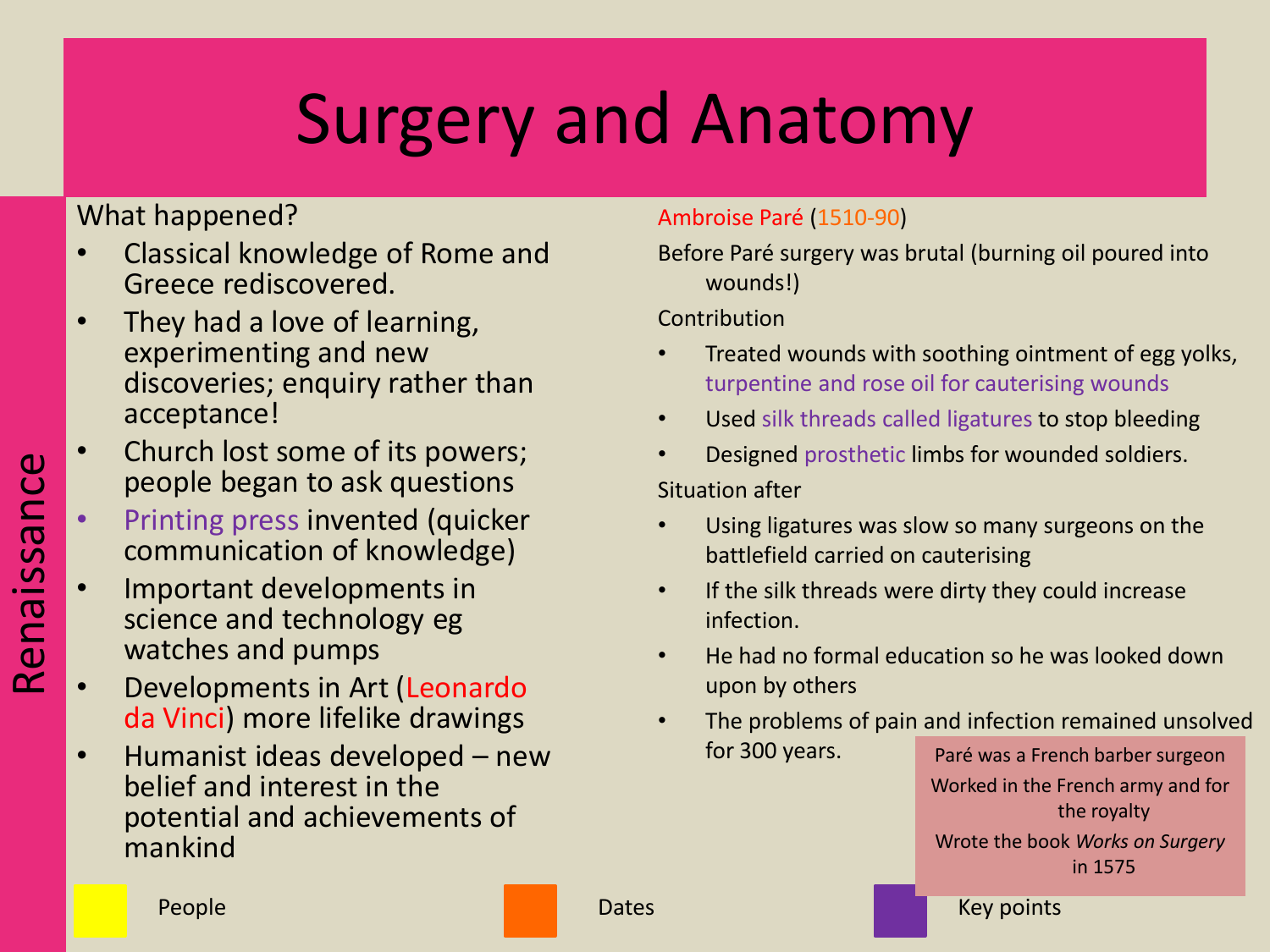#### Andreas Vesalius (1514 – 64)

Galen had been unquestioned for 1500 years. **Contribution** 

- First anatomical textbook
- He proved Galen wrong e.g. Jawbone was one part, not two AND that human kidneys were not located one on top of the other.

#### Situation after

- Impact was limited because many doctors refused to accept Galen was wrong
- Vesalius' work did not cure anyone and had no practical uses.

Vesalius came from an Italian medical family He studied in France and Italy and was a professor of surgery at Padua University Wrote *The Fabric of the Human Body* in 1543

### William Harvey (1578 – 1657)

Galen said the heart was a machine

Contribution

- Harvey dissected animals and humans, performed experiments and kept detailed notes
- Proved that the heart pumps blood in 1 direction around the body
- Showed that blood passes through the heart via the septum and that the arteries take blood away from the heart and the veins bring blood back in

Situation after

- Limited impact because doctors refused to accept these ideas
- His account of blood movement was limited as he could not explain how blood moved between the arteries and veins (capillaries – which were discovered in the  $17<sup>th</sup>$ century with the microscope)
- Harvey's work had limited practical value at the time. Did not help people to get better till blood groups discovered.

Harvey was an Englishman who studied at Cambridge and Padua He was physician to Charles II Specialist in blood circulation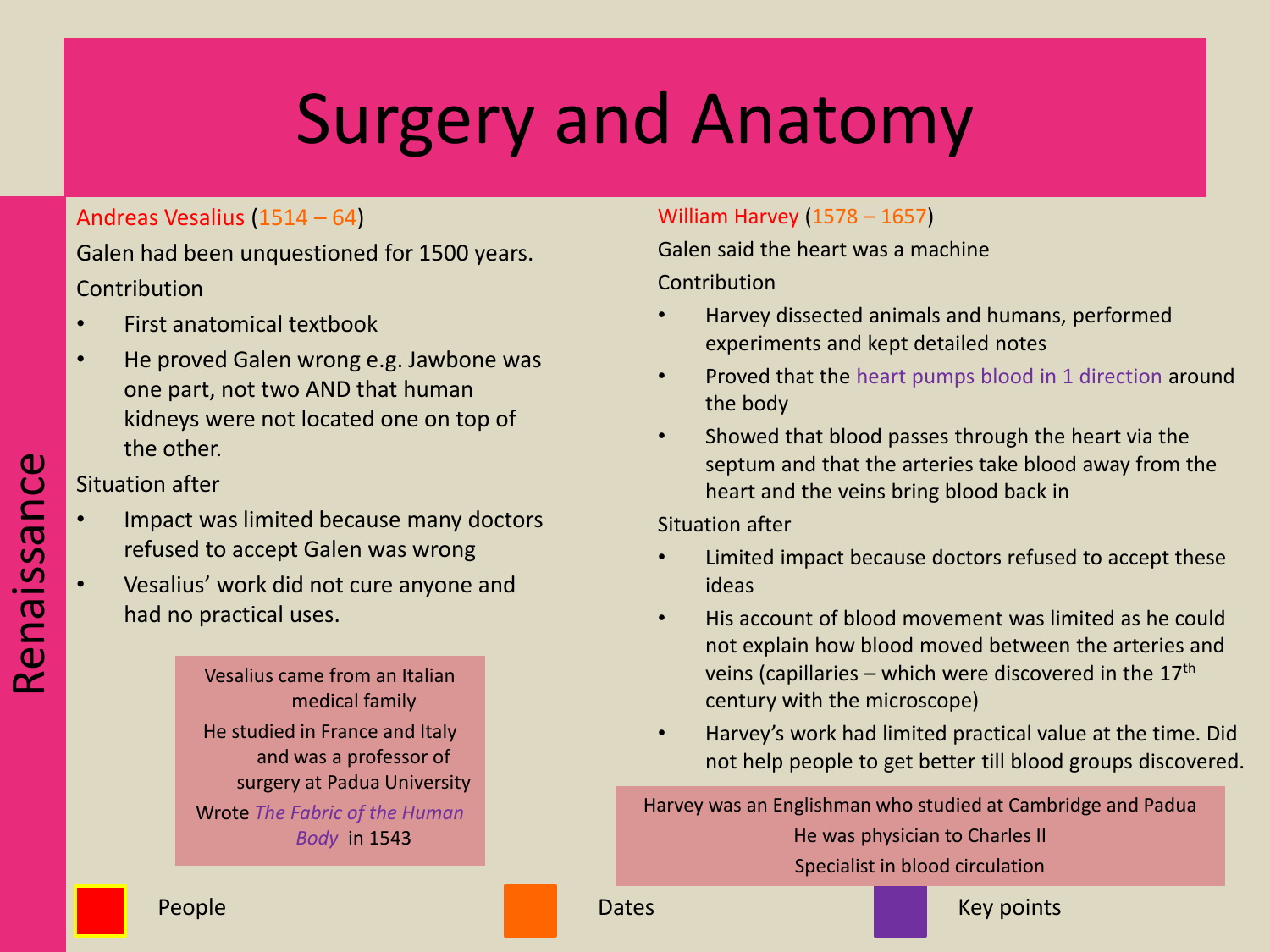Before – no anaesthetics, no hope in reducing pain, no attempt to control infection, no knowledge of germs, no way to replace blood.

No anaesthetics meant that operations had to be done as quickly as possible and only on the surface of the body.

Humphrey Davy did experiments to discover the property of gases. He experimented and found that nitrous oxide was a natural painkiller. He called it 'laughing gas'. He said he could see it being used in surgical operations. 40 years later some surgeons used it successfully for the first time.

Doctors now looked for other gases with similar qualities. The 2<sup>nd</sup> gas was ether. Demonstrated successfully by John Warren in Boston in 1846 but was flammable, unpleasant and irritated the lungs.

Breakthrough in 1847 when the Scottish doctor James Simpson discovered the effectiveness of Chloroform. **Anaesthetics**– a

• Opposition to anaesthetics

Religious groups felt that pain, particularly in childbirth, was sent by God and should therefore be suffered.

- Doctors and dentists were worried about the correct dose of chloroform because they did not realise that men, women and children needed different quantities, and as a result some patients had died.
- Some doctors felt that anaesthetics made little difference to the outcome of the operation.
- Most of the initial opposition to anaesthetics disappeared after Queen Victoria chose to give birth to her son in 1853 under anaesthetic!

substance that removes pain.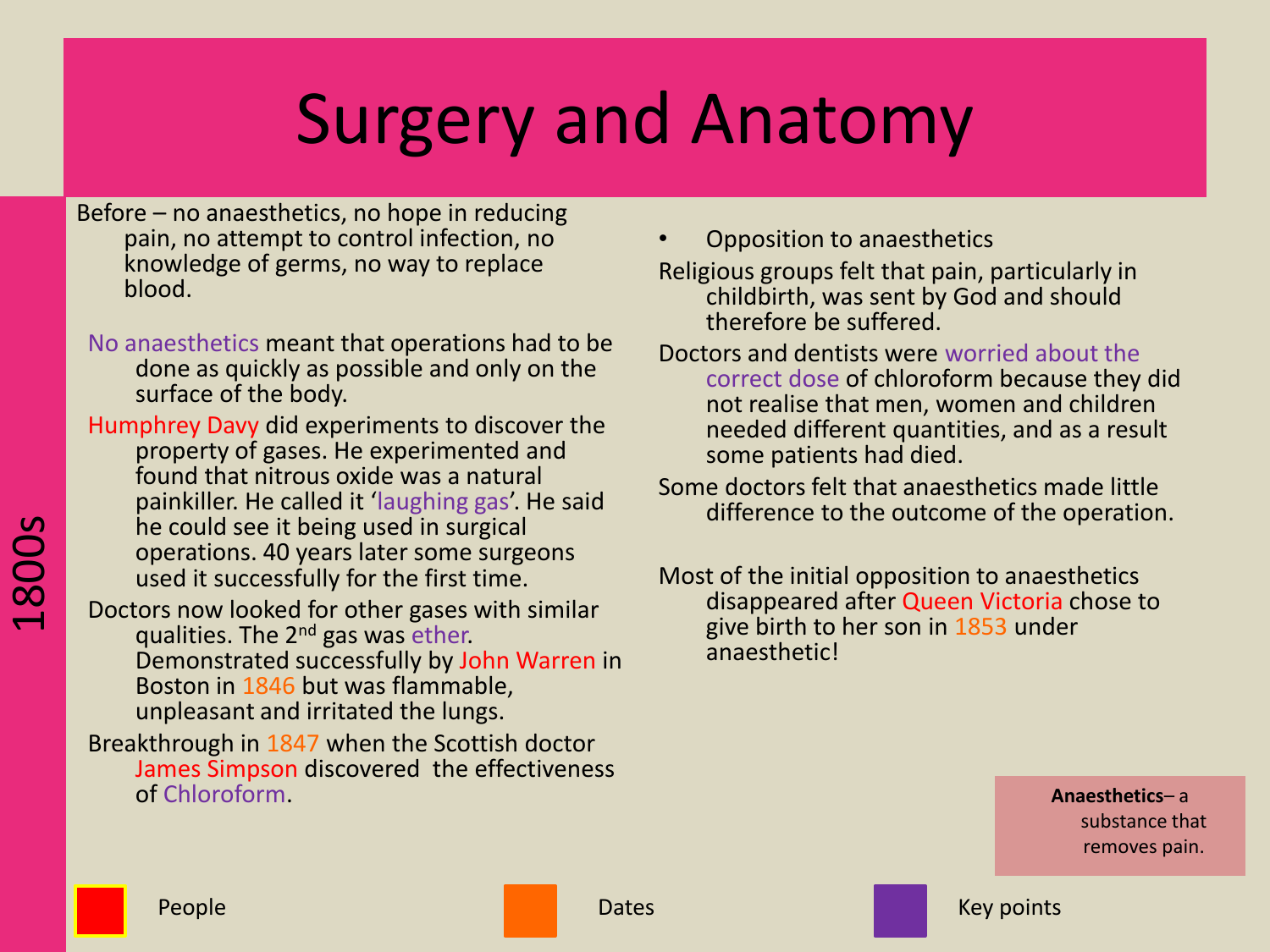Problem of infection: surgeons would use dirty, unsterilised equipment. Many patients died after surgery from infected wounds.

#### Ignaz Semmelweis:

First doctor to stop infection. He was Hungarian, working in Vienna in the 1840s. Horrified that so many women died after childbirth from puerperal fever.

Semmelweis believed that doctors who had first

- examined corpses and then pregnant women were spreading the disease on their unwashed hands.
- He cut the death rate by ordering doctors to wash their hands in a solution of chloride of lime, an effective antiseptic which killed the bacteria.
- Although Semmelweis was correct he could not prove it because Pasteur's germ theory was another 20 years in the future. His ideas were dropped when he left Vienna in 1848. Death rates rose again!

#### Joseph Lister

- 1867 he read through Pasteur's work he developed the use of carbolic acid to kill germs. He soaked his instruments in it and used a carbolic spray to kill germs in the operating theatre.
- Lister cut the death rate from 46% to 15% in 3 years. He promoted the idea of sterile surgery.

#### Opposition

- Some doctors thought the sign of a skilled surgeon was the speed with which he worked.
- Carbolic acid was unpleasant to use. Dried out doctors skin , made their eyes water and irritated the throat.
- Many doctors still refused to accept Pasteur's germ theory and therefore thought them unnecessary.

Aseptic surgery – stop germs getting into the operating theatre. Professors Neuber and Bergman insisted that all surgeons clothes, hands and instruments were sterilised before use. The American William Halstead developed rubber gloves for all doctors and nurses to avoid the spread of germs.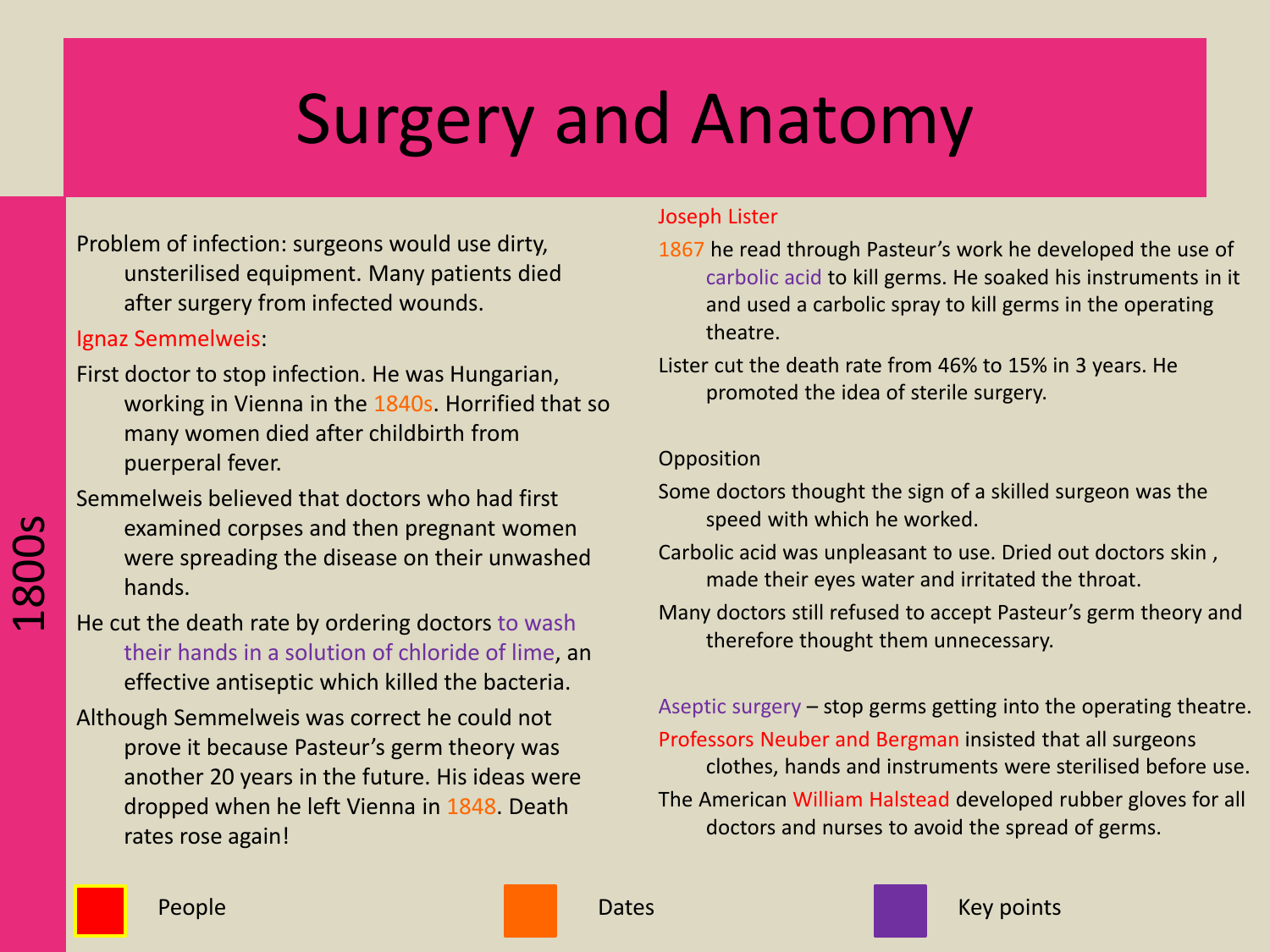The discovery of blood groups in 1900

During surgery the body can lose a lot of blood, and patients can die from losing too much blood even if the surgery is successful.

Blood transfusions were tried in the 19<sup>th</sup> century.

They often failed because a patient's body would reject blood from a different blood group, and usually died from a reaction to it.

In 1901 a German doctor, Karl Landsteiner discovered blood groups.

However there was no method of storing blood. The donor had to be in the same room as the patient. The replacement of a patient's blood could not be anticipated and prepared for; this came later with the use of sodium citrate to stop blood clotting.

- By 1920 surgeons were able to overcome the main problems they had faced in 1800.
- Effective anaesthetics meant they could take time and care over operations.
- Carry out procedures inside the body too.
- Keep patients safe from infection.

• How did war help surgery develop?

WW1 soldiers needed blood transfusions. British doctors discovered sodium citrate would stop blood from clotting.

- Gunshot wounds carried dirt deeply into the wound. Surgeons had to cut away infected tissue.
- WW1 needed X-rays developing to help surgeons locate bullets and shrapnel. Governments ordered more of William Rontgen's X ray machines including portable versions.
- Development of penicillin during WW2
- Plastic surgery and skin grafting was pioneered by New Zealand surgeon, Sir Harold Gillies. End of WW1 surgeons carried out 11,000 skin grafts.
- Afghanistan war (2001) has produced many injuries that have led to new medical techniques to rebuild limbs shattered by explosions and advances in replacement limbs.
- Wars are disruptive and cause governments to reassess priorities.

1900s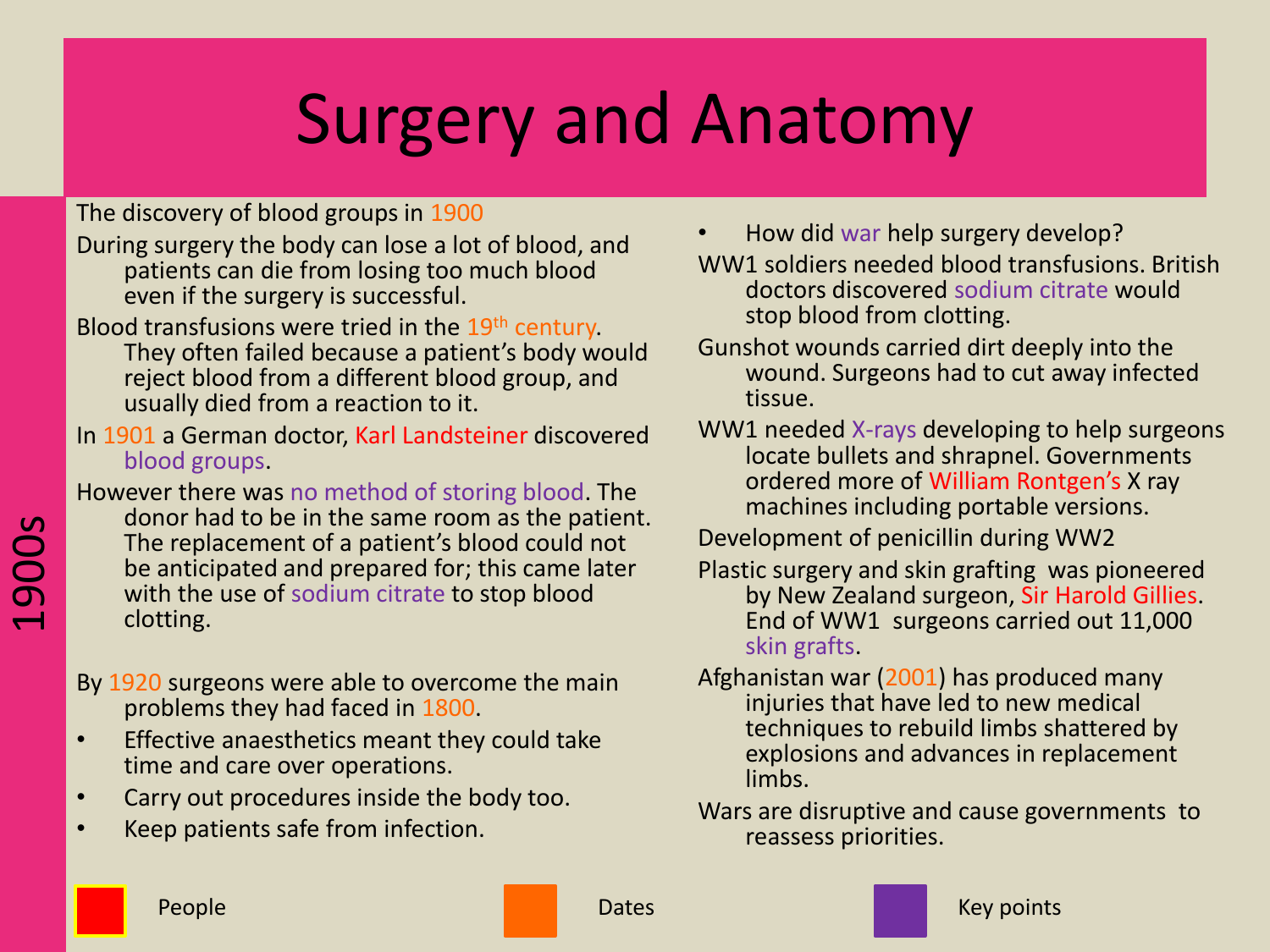- How did science and technology help surgery to develop?
- William Rontgen discovered X-rays in 1895. Could see inside a patient without cutting them open.
- Marie and Pierre Curie in the 1890s noticed that their hands were being burnt by the material they were handling when working with Xrays. This was the beginning of modern cancer diagnosis, treatment and radiotherapy.

Helmuth Wesse in the 1930s pioneered the use of anaesthetics injected into the veins.

Tissue typing was first used in 1962 to help match a kidney to a patient to reduce the risk of infection and rejection. Cyclosporine (drug to stop the body rejecting (1980s))

Kidney transplant (1954) and liver transplants (1963). Christiaan Barnard performed the first heart transplant in South Africa in 1967.

Micro-surgery in the 1980s.

Keyhole surgery developed since 1990s. Can insert small cameras

Modern surgery – what problems remain?

Relatively little is still known about how the brain controls the functions of the body, so neurosurgery is still in its infancy.

- Transplant surgery has advanced to the point where a whole face can be replaced, although patients still struggle with finer motor movements such as speech and facial expression.
- Hospitals have seen the growth in infections and 'superbugs' such as MRSA over the last 10 years. These are highly resistant to even the strongest antibiotic and more research is needed into their cause and treatment.
- Modern, high-tech surgery is very expensive and hospital trusts have to manage their resources carefully. They have to make difficult choices about who is in most need of an operation.

1900s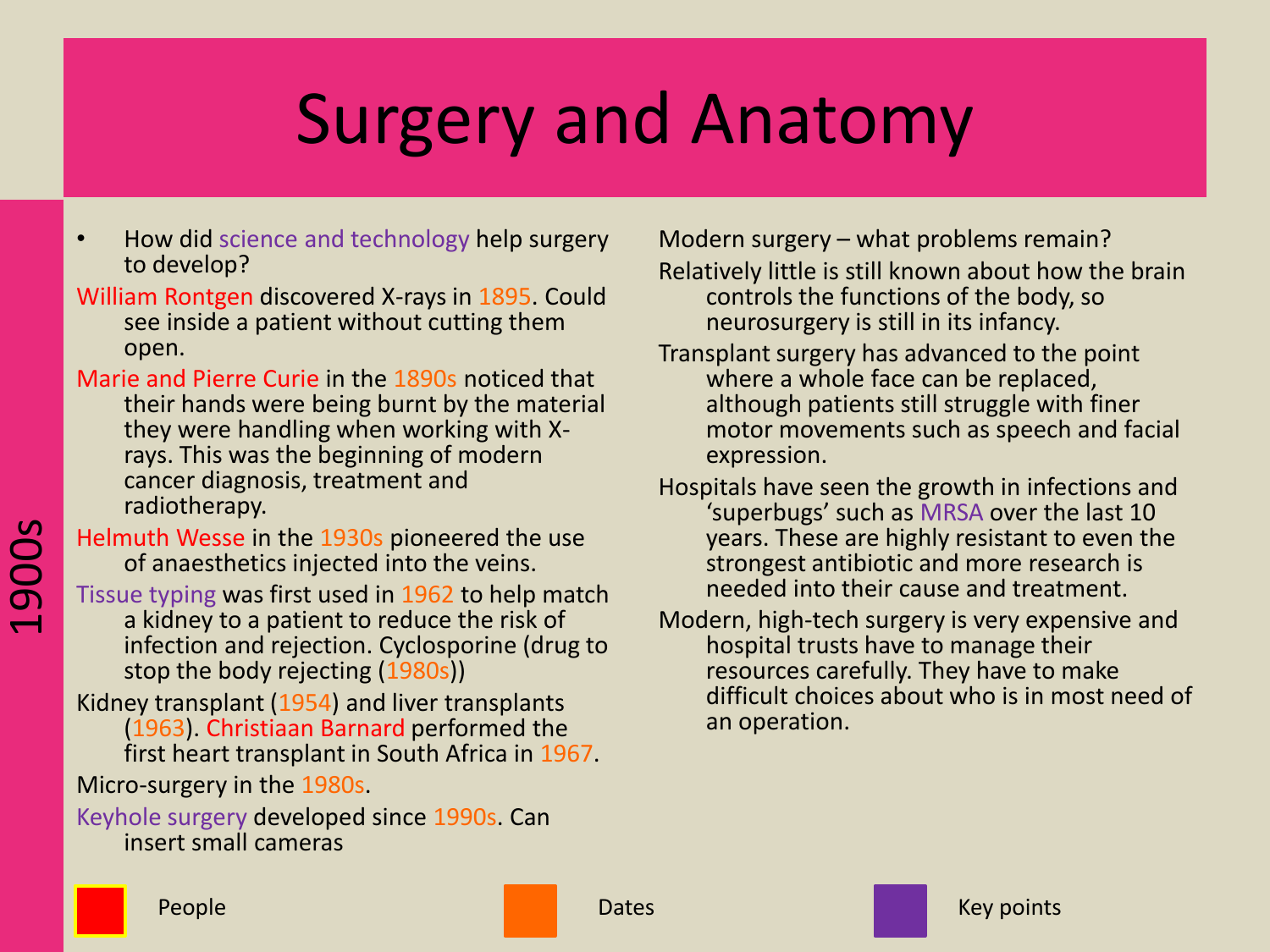- Similar approach to the Egyptians. Hippocrates recommended keeping clean but the governments did nothing.
- Hippocrates advised on a 'Programme for Health' as a means to keep the 4 humours balanced. Known as the Greek Regimen; recommending careful diet and regular exercise. He advised to eat more and drink less in winter. In the summer eat less and drink more with more fresh vegetables.
- Regular exercise seriously promoted. Sport stadiums and gymnasiums were built all over Greece. Asclepions had exercising facilities.
- Sport including running, boxing, wrestling and discus were part of the school curriculum for all Athenian boys aged 6- 14. After showers were compulsory.
- Diocles of Carystus, an Athenian physician who had studied Hippocrates, recommended regular exercise such as walking followed by bathing and then cleaning teeth.
- The rich had the time to bathe and exercise. Ordinary citizens such as slaves and farmers found it difficult. Hippocrates advised them to do the best they could.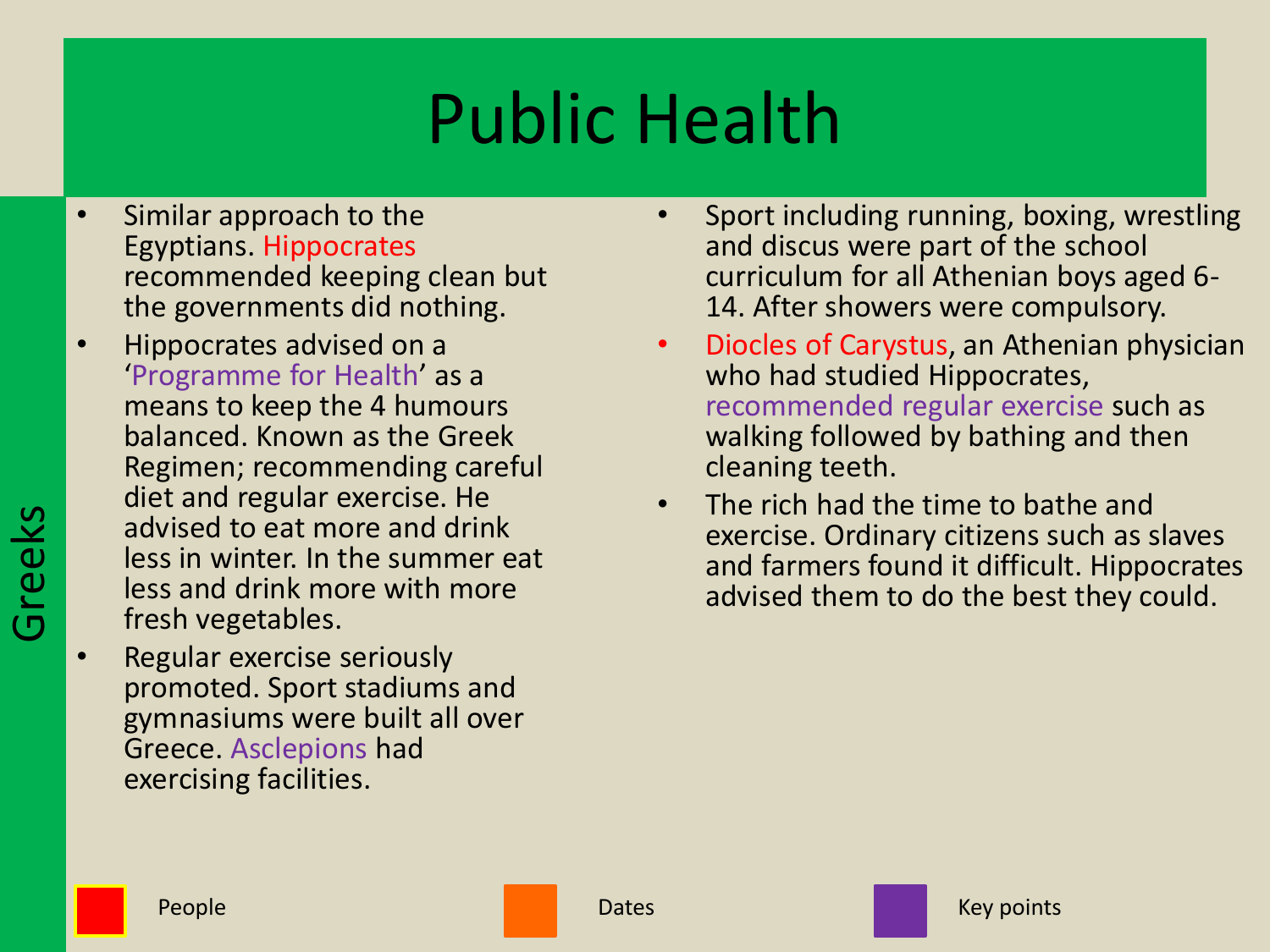Plans to keep ordinary people as well as the rich healthy. They chose where they built towns carefully e.g. Away from swamps, near to rivers.

Features:

Romans

- Aqueducts fresh water into towns
- Water Pipes brought filtered water into towns
- Drinking Fountains could drink and collect water for washing
- Bathhouses small fee people could exercise and bathe
- Latrines/Toilets flushed using water and drained into the sewers
- Sewers built of stone and took waste water away from the town

Health of their army was very important so camps were built near fast-flowing water.

The army built medical hospitals in England and Germany. Soldiers could be treated by *medici*. Each had its own sewer system.

Why?

- Health of the army kept empire strong
- Healthy slaves/workers necessary for maintenance of the empire
- Governments saw the public health as a priority
- Had the engineering and construction skills needed to plan and build
- Had a vast army of slaves to work
- Rome was wealthy, taxation = effective
- People of Rome were proud of their city.

Effective?

- Bathhouses water usually only changed once a week likely source of disease
- Sewers were often open so bad smells were common and the threat of disease
- Romans could not stop epidemics eg Plague
- In villages no bathhouses or sewers
- When the army returned to Rome, new towns in Europe were left empty so facilities fell into disuse and disrepair.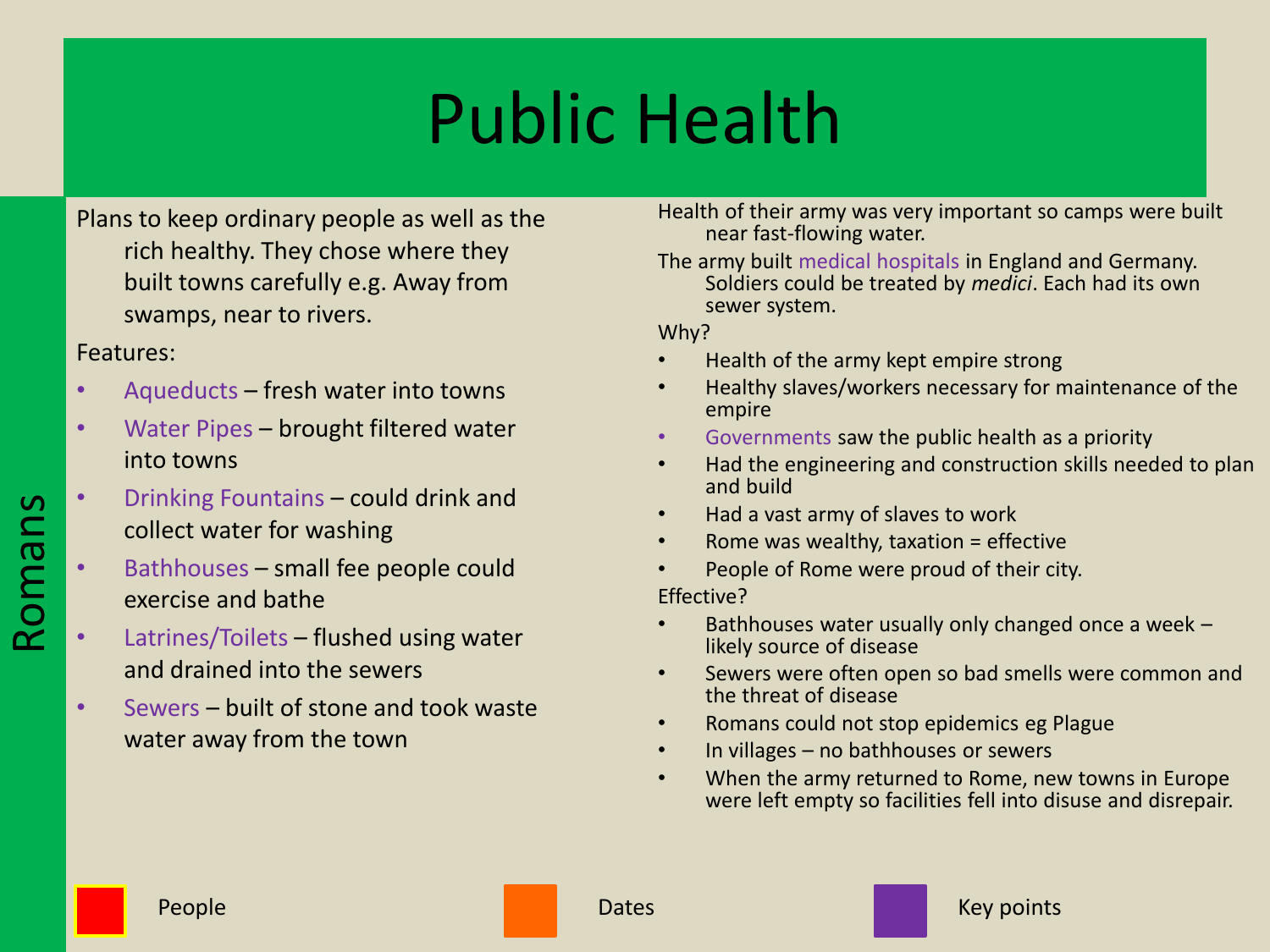- In 500AD the Roman Empire was under attack from Barbarian tribes such as the Goths, Vandals and Huns. These tribes were illiterate and not interested in public health or engineering. As a result the public health facilities fell into disrepair.
- Medieval towns became filthy, few public toilets and cesspits were near to wells. Did not improve till 1200 when for example cess pits were lined with stone.

Why so bad?

- No knowledge of prevention
- Roman facilities destroyed
- Towns full of animals
- Unpaved streets were impossible to clean
- Houses were tightly packed together
- Paid officials found it hard to remove all rubbish and filth
- Governments not strong enough to impose a regime. Kings were more interested in war than health.

### Black Death 1347-49

Terrifying epidemic from China. Spread along trade routes. Estimates suggest at least 1/3 of the population of Europe

#### Causes

Bubonic plague carried by rats and spread by fleas. Passed on when infected fleas bit other rats or humans

### Explanations

- A punishment from God
- Result of the planets being out of alignment
- Work of Jews or other outsiders
- Caused by bad air, dead bodies or stagnant water **Treatments**
- **Prayer**
- Flagellants whipped themselves to show repentance
- John of Burgundy in 1365 advised people to avoid baths as opening the pores of the skin allowed diseases into the body
- Also suggested to follow Galen's 'Theory of Opposites' fever with cold foods like cucumbers.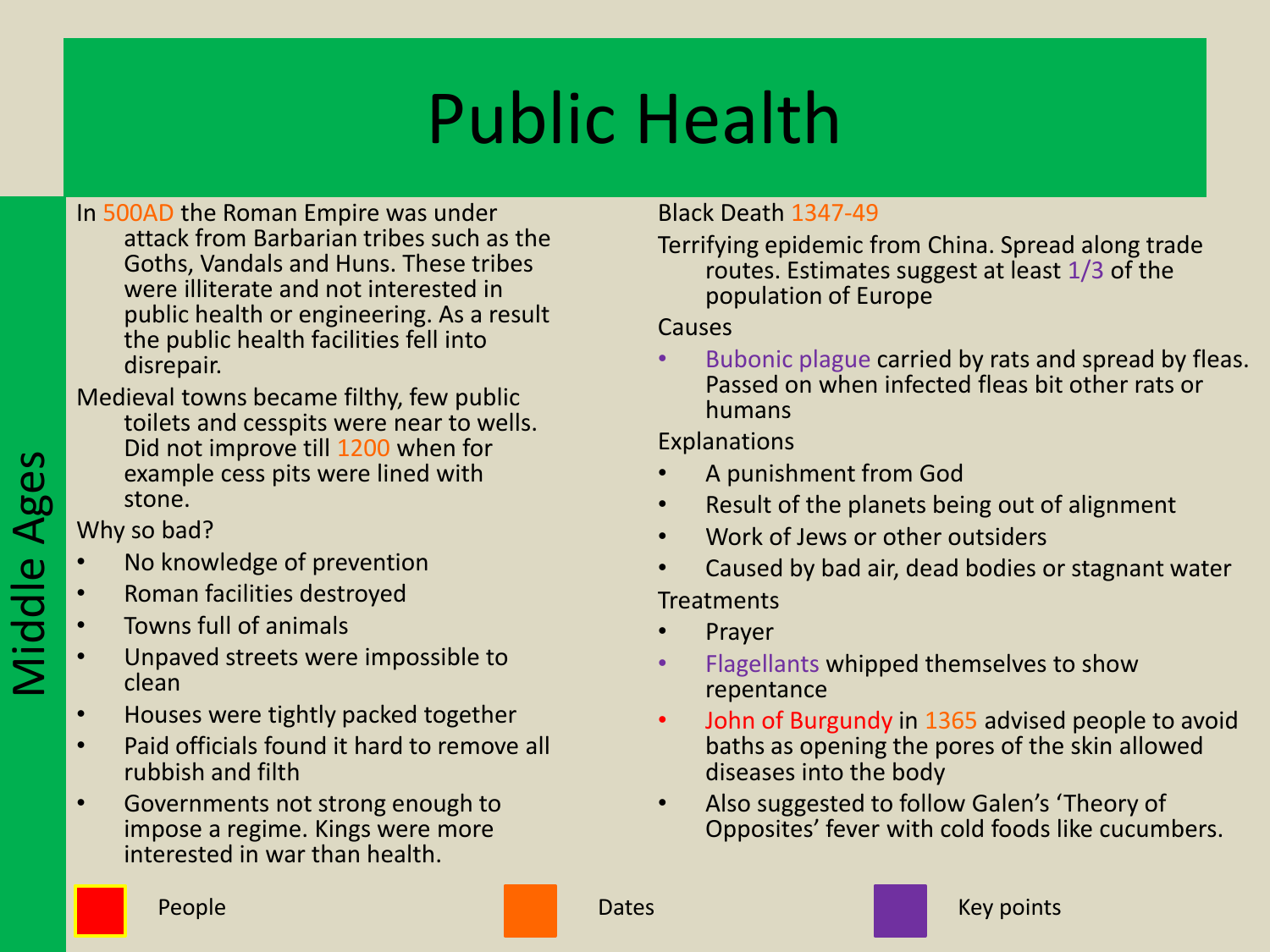**Epidemiology** – the study of disease and populations

# Public Health

Living conditions:

- Unscrupulous landowners built cheap, lowquality slum houses.
- No laws forcing local councils to provide sewers or clean water. Human waste and rubbish on the streets. Disease spread rapidly.

• **Cholera**

- New and deadly disease that spread from India to Britain in 1831.
- So Boards of Health were set up but were not compulsory and disbanded after the epidemic died down.
- In 1838 Doctors Arnott, Kay and Smith researched living conditions among poor people in London and were horrified. Prompted Chadwick to carry out a nationwide survey of the poor.
- Further cholera epidemics were recorded in 1848 and 1854. These made the wealthy realise that they could neither ignore nor dismiss the causes or effects of the disease.
- Little understanding of the causes of disease. Some still believed God was punishing sinners and some in miasma.
- John Snow; London doctor. First to use chloroform and ether as anaesthetics. Helped Queen Victoria give birth. Believed cholera was caused by the water. Seen as the father of modern epidemiology.
- He mapped where the cholera victims lived and saw that cases were clustered around a water pump in Broad street in 1854. 500 people had died in 10 days. He persuaded the council to remove the handle.
- It was later discovered there was a leaking cesspool nearby.
- Many refused to accept his findings because they did not know why there was a link. Consequently many scientists and doctors held onto theories like miasma and spontaneous generation.

**Cholera** – deadly waterborne disease causing death through diarrhoea and dehydration.

**Miasma** – the belief that disease was caused by bad or poisoned air.

**Spontaneous generation** – the theory that decaying matter turns into germs.

1800s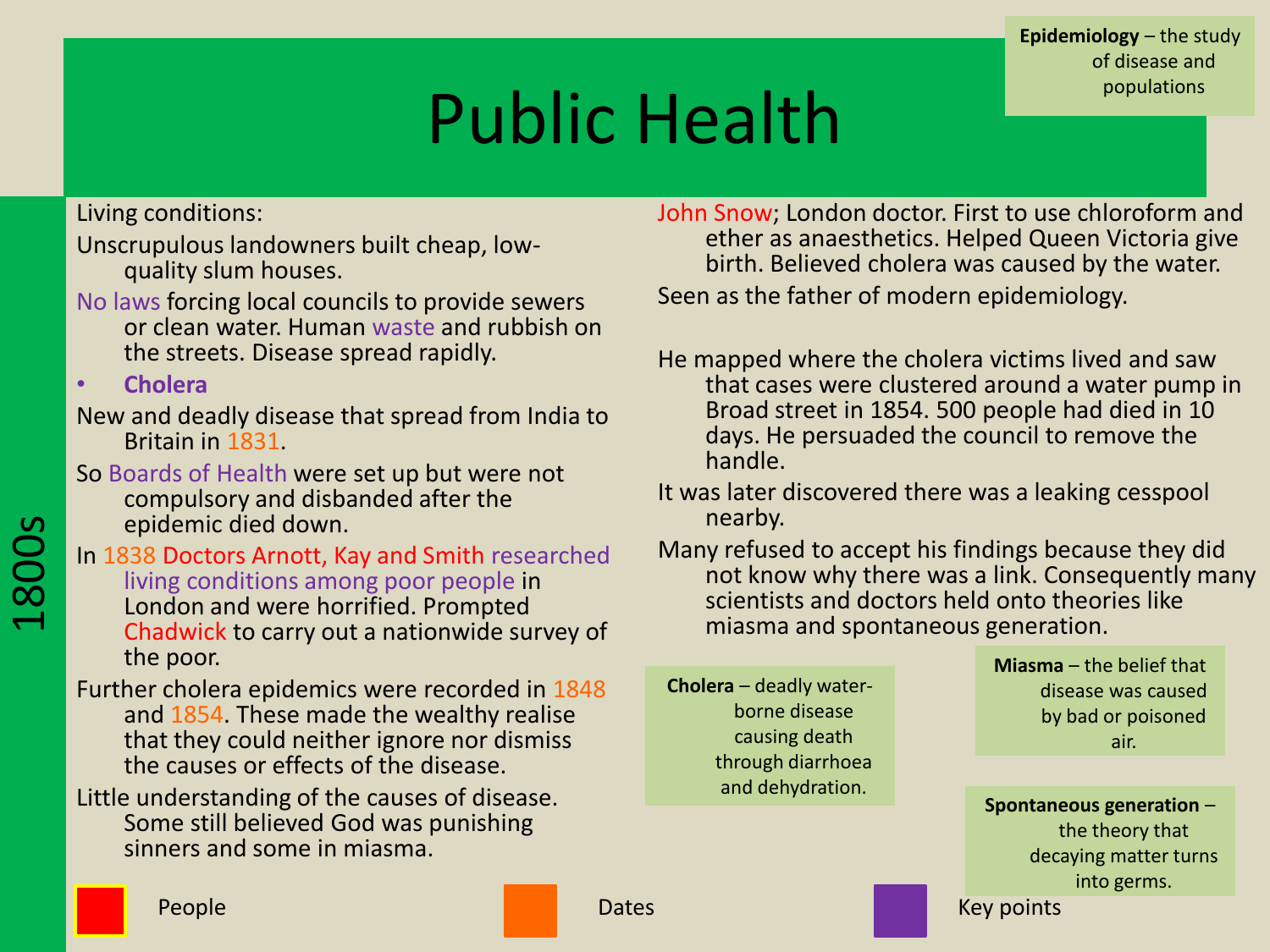### Edwin Chadwick

- 1842 published 'Report on the Sanitary Conditions of the Labouring Population.' proving that poor people in towns lived in overcrowded and unhygienic conditions. This led to: illness, low life expectancy, absence from work, no wages, rich having to pay higher taxes.
- Chadwick's solution was for the govt to provide public health facilities such as sewers and clean streets and to appoint Medical Officers.

**Opposition** 

1800s

- Many rich taxpayers objected to paying for improvements to facilities they would not use.
- Local councils resented orders from the central government.
- Many people in govt believed in the 'laissez-faire' approach.

1848 Public Health Act was the first of its kind.

### Effects of the 1848 Act include;

Setting up a National Board of Health

Local councils had powers to improve the water supply and the sewers

- Councils appointed Medical Officers of Health as well as local Boards of Health to supervise improvements.
- It was not compulsory and only suggested improvements. When the threat of cholera faded the National Board of Health was abolished in 1854.
- William Farr: recorded data about the population. From 1837 all births, marriages and deaths had to be recorded by law.
- Farr used the statistics to map areas with high death rates and looked up causes of death. He proved that unhealthy living conditions and high death rates were related. He shamed many local councils into action.
- Octavia Hill: pushed for fair rent and access to open spaces for poor tenants.
- In 1865 she started to buy slum houses and make them into healthy homes. Led to the Artisan's Dwelling Act (1875) which empowered local councils to clear away slums for public health reasons.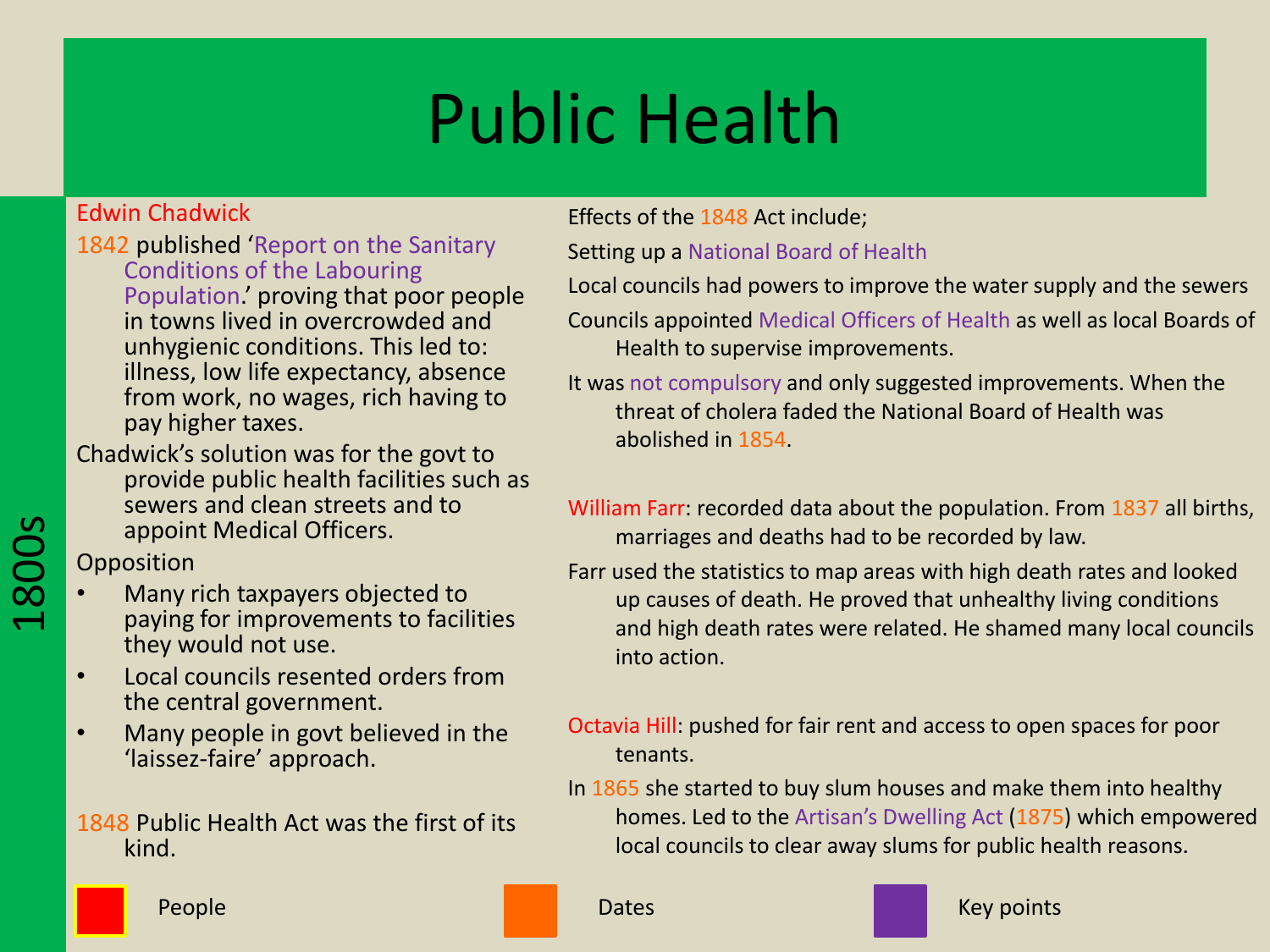#### Joseph Bazalgette and the 'Great Stink' (1858)

- The level of the water in the River Thames dropped dramatically and the smell from the river became known as the 'Great stink' – (upset MPs as the Houses of Parliament are on the riverbank!)
- Bazalgette was the engineer who designed and supervised the building of the new sewer system. 1000 miles of sewer.

He used an oval tunnel which made it self-cleaning.

Connected the sewers to pumping stations so sewage could be carried out to sea at high tide.

Ambitious project and took 10 years. His original design and construction is still part of London's sewage system today.

### **Other factors in public health reforms.**

#### **Knowledge:**

1800s

1861 Pasteur published his 'germ theory'. By 1865 scientists accepted this and gave proof to Snow, Chadwick, Farr etc. More people willing to pay to

help

#### **Education:**

- 1884 the vote was given to workers in rural areas.
- Voters were becoming more educated. People could read about current affairs including medical reports so put pressure on the govt.

#### **Government:**

- Unwilling to make reforms compulsory because:
- 
- Wealthy landowners had the vote
- Only people who would pay taxes for sewers etc.
- In 1867 working men given the vote, new pressure on the govt.
- Led to new laws designed to help people.
- 1875 Public Health Act:
- Forced local councils to provide clean water, public toilets, effective drains and sewers
- Forced councils to appoint Medical Officer of Health and other inspectors to examine and report on local public health facilities.

### **Pioneering local councils:**

Birmingham and Leeds led the way in cleaning up their streets Actions were a result or pressure being applied by local newspapers

demanding change

- In 1870 a Leeds firm got a court order preventing sewage being pumped into the river.
- Birmingham council pioneered an approach known as 'municipal socialism'

#### **Technology:**

Engineering, methods of building and constructions and these were essential in the construction of public toilets and sewer networks.

People **Dates According to the Dates** Control of the Dates Control of the Date of the Media of the Media of the M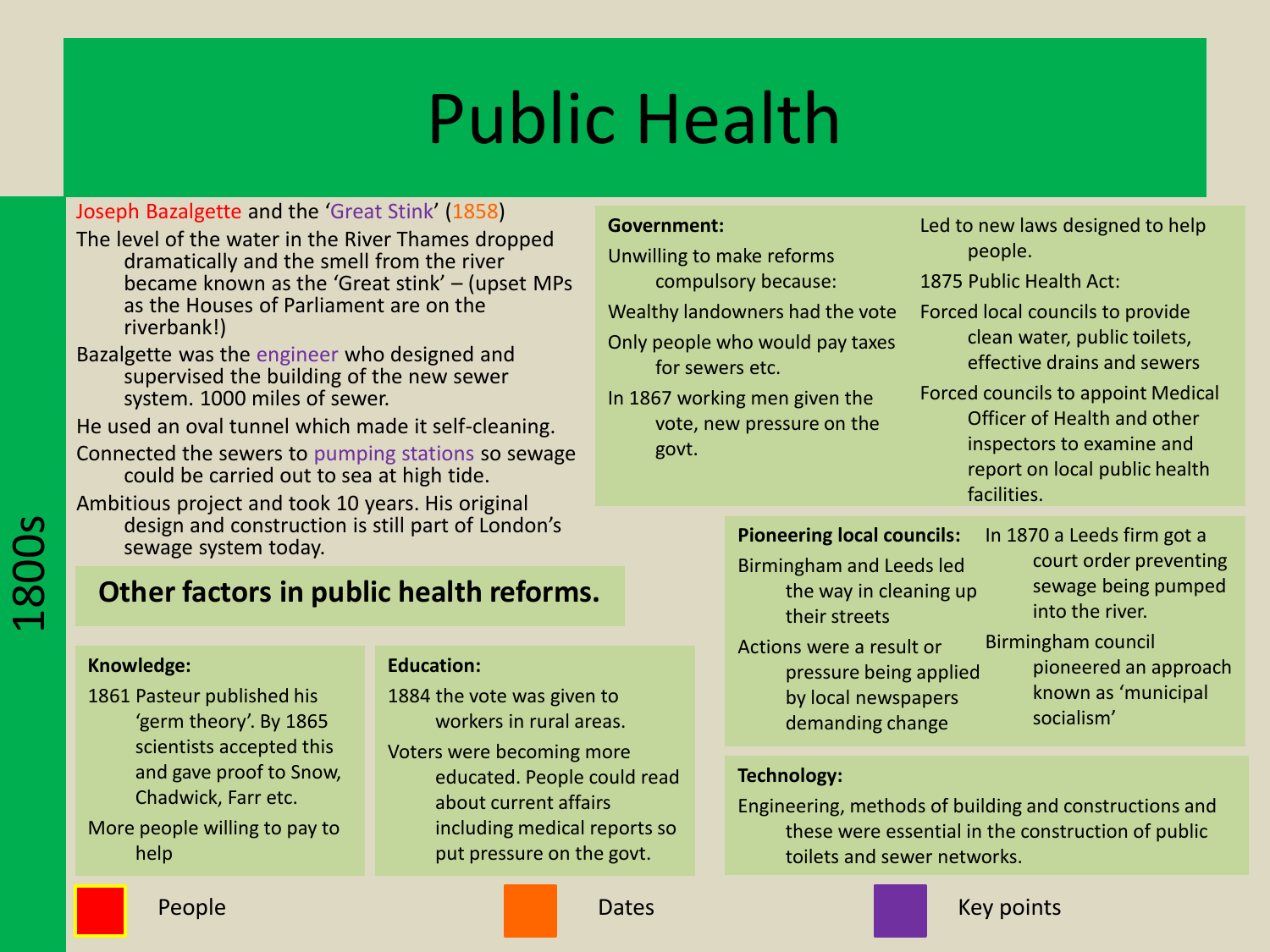- The Liberal party argued that social reform would make Britain's workers more efficient.
- The following social reformers were instrumental:
- Charles Booth: set out to investigate the East end of London. Discovered 35% of people were living in poverty. Published 'Labour and the Life of the People' in 1889. He proposed Old Age Pensions.

Benjamin Rowntree: Inspired by Booth. Carried out own survey about York

('Poverty, a Study of Town Life' (1901). Found that 29% of people in York were living in poverty. Close friend of Lloyd-George and so influenced Liberal reforms.

William Beveridge: wrote the report 'Social Insurance and Allied Services' to the government proposed that workers should pay national insurance each week, so that poor and unemployed people could receive benefits. Formed the basis of the welfare state including the NHS.

|                                                                                                                                                 | <b>Group</b>                                                                                                                                                                                                                                                                                                                                                                                                                | <b>Act</b>                                       | <b>Effect</b>                                                                                                                                                                                             |  |
|-------------------------------------------------------------------------------------------------------------------------------------------------|-----------------------------------------------------------------------------------------------------------------------------------------------------------------------------------------------------------------------------------------------------------------------------------------------------------------------------------------------------------------------------------------------------------------------------|--------------------------------------------------|-----------------------------------------------------------------------------------------------------------------------------------------------------------------------------------------------------------|--|
| blic Health                                                                                                                                     | <b>Children</b>                                                                                                                                                                                                                                                                                                                                                                                                             | Provision of<br><b>School Meals</b><br>Act, 1906 | Local council had to provide school meals                                                                                                                                                                 |  |
| eral party argued that social reform                                                                                                            |                                                                                                                                                                                                                                                                                                                                                                                                                             | School<br>Medical<br>Services Act                | Ordered the medical inspections of<br>schoolchildren. By 1911 it showed that 1/3 of<br>schoolchildren needed medical treatment                                                                            |  |
| uld make Britain's workers more<br>cient.<br>owing social reformers were<br>trumental:<br>Booth: set out to investigate the                     | <b>Old People</b>                                                                                                                                                                                                                                                                                                                                                                                                           | Old Age<br>Pensions Act,<br>1908                 | Helped people over 70 who earned less than<br>£21 a year by giving them a pension of 5<br>shillings (25p) a week. Pensions were<br>introduced in 1909 and by 1912 1 million<br>people were claiming them. |  |
| t end of London. Discovered 35% of<br>ople were living in poverty. Published<br>bour and the Life of the People' in                             | <b>Workers</b>                                                                                                                                                                                                                                                                                                                                                                                                              | Workmen's<br>Compensatio<br>n Act, 1906          | Forced employers to compensate employees<br>in dangerous jobs for accidents in work                                                                                                                       |  |
| 39. He proposed Old Age Pensions.<br>in Rowntree: Inspired by Booth.<br>ried out own survey about York<br>overty, a Study of Town Life' (1901). |                                                                                                                                                                                                                                                                                                                                                                                                                             | National<br>Insurance Act,<br>1911 (part 1)      | Everyone between 16 and 70 paid 4p into a<br>national fund to which the state and employer<br>added another 5p. This money would then pay<br>for medical care of the sick                                 |  |
| und that 29% of people in York were<br>ng in poverty. Close friend of Lloyd-<br>orge and so influenced Liberal<br>orms.                         | <b>Unemployed</b>                                                                                                                                                                                                                                                                                                                                                                                                           | Labour<br>Exchanges<br>Act, 1909                 | Unemployed people were helped to find work                                                                                                                                                                |  |
| Beveridge: wrote the report 'Social<br>urance and Allied Services' to the<br>ernment proposed that workers<br>ould pay national insurance each  |                                                                                                                                                                                                                                                                                                                                                                                                                             | National<br>Insurance Act,<br>1911 (part 2)      | Introduced compulsory unemployment<br>insurance. Workers paid a regular contribution<br>into the fund. The unemployed received 35p of<br>benefit for the first 15 weeks in any one year.                  |  |
| ek, so that poor and unemployed<br>ople could receive benefits. Formed<br>basis of the welfare state including<br>NHS.<br>People                | <b>Limitations:</b><br>National Insurance Act - medical<br>treatment was only for the<br>Free School Meals not compulsory<br>worker not the family<br>Pensions not for those that worked<br>During 1908 the Liberals lost support<br>Labour exchanges did not create jobs<br>to the challenge of the<br><b>Contributions to the National Insurance</b><br><b>Conservatives and Labour.</b><br>scheme were high for poor ppl |                                                  |                                                                                                                                                                                                           |  |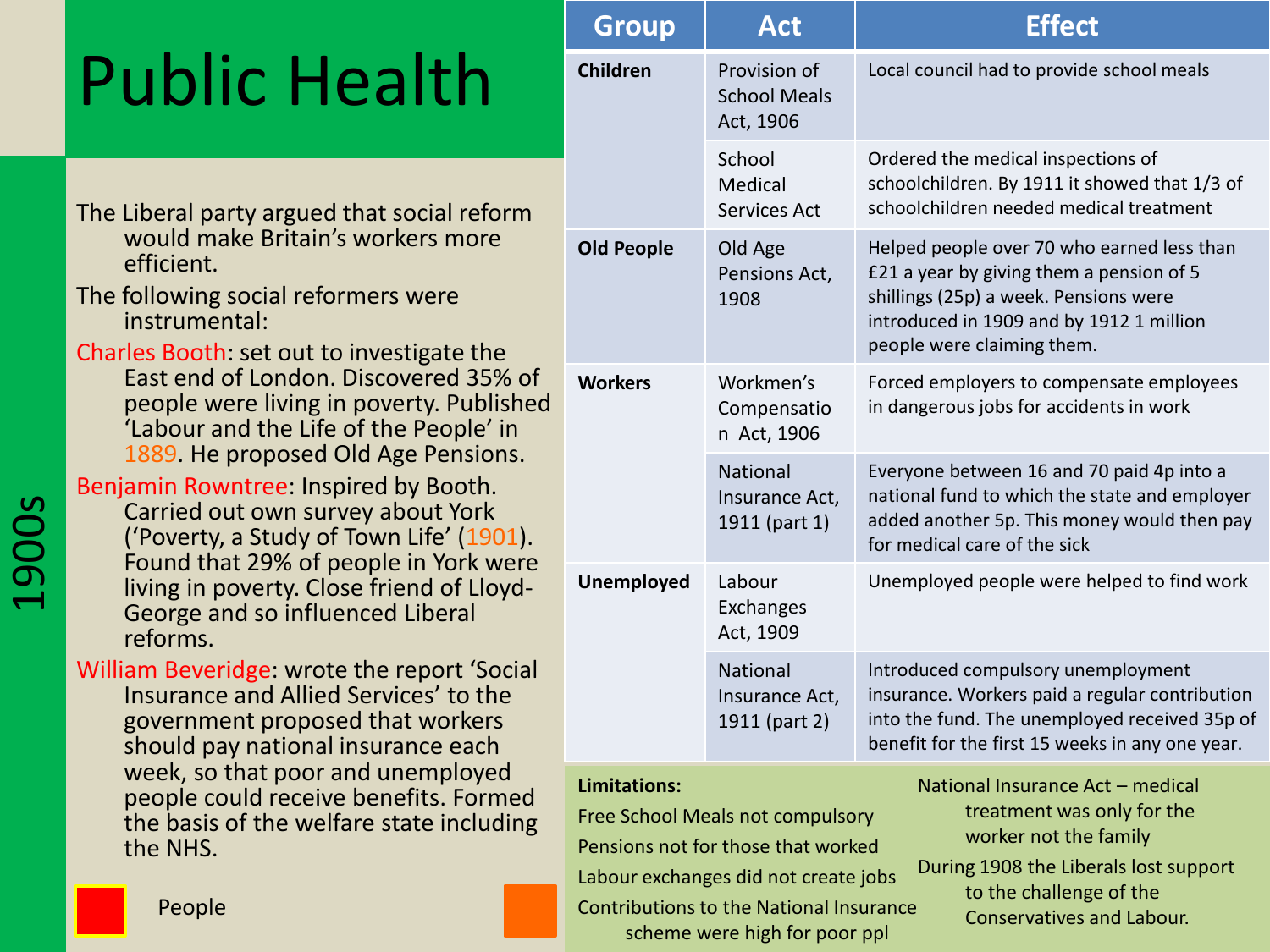- In 1944 Beveridge recommended a National Health Service, providing health care that was free for everyone and funded through taxation.
- Reactions: many enthusiastic but opposition included;
- Doctors thought they might become govt employees and lose the freedom to choose treatments and their right to charge fees for seeing patients
- Some councils objected to the govt taking over the management of their hospitals
- Some people though that poverty and sickness was the result of idleness and therefore a person's fault. Scared poor people would take advantage of it.

### Benefits:

Minister of Health Aneurin Bevan (Labour) brought the NHS in in July 1948

- Free treatments for patients
- National ownership of hospitals
- Doctors were paid by the government

### Life expectancy in Britain improved.

Limitations:

- Increased pressure to provide services due to the population rising. The range of treatments has increased due to scientific and technological discoveries., costs have risen and people expect more. People are also living longer.
- Therefore there are now some limitations to the original principals of free health care for all people;
- Some services are paid for; adults now pay for dental, eye tests and prescriptions
- Some services are so oversubscribed it takes time to get them e.g. Cancer treatment
- Other services are prioritised, whereby each NHS trust decides which treatments should be readily offered based on evidence of effectiveness and good use of taxpayers' money
- Some services are not offered universally, e.g. Fertility treatment may not be funded by the NHS in some areas of Britain.